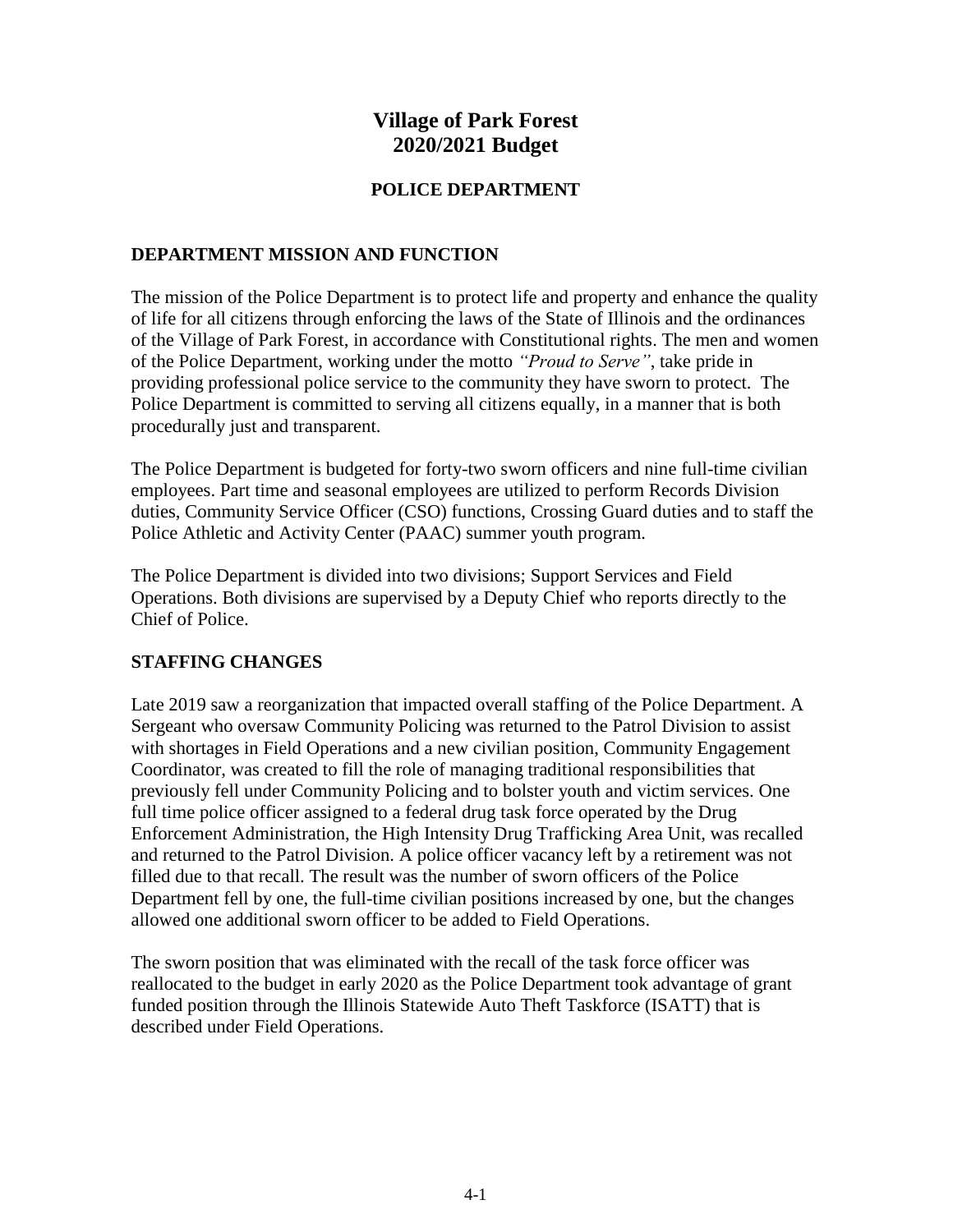### **SUPPORTS SERVICES**

The Support Services Division consists of a Deputy Chief who oversees a Commander, the Records Supervisor and the entire Records Section staff, and the Community Engagement Coordinator. One Police Facility Maintenance Worker, two part-time CSO's, the Crossing Guard Program, and PAAC staff are also part of the division.

The **Support Services Deputy Chief's** responsibilities include overseeing the functions of community engagement, management of the lock-up facility and related processes, managing the police department vehicle fleet and quartermaster system, overseeing evidence retention processes and the evidence room, overseeing the records functions, building maintenance, overseeing the debt collection process, the crossing guard program, and other functions and processes which support field operations. This position is also responsible for overseeing administration of both the Administrative Adjudication Program and the Vehicle Seizure Program.

The **Administrative Adjudication Program**, or M-Court, provides an alternative method for adjudicating parking violations, municipal ordinance offenses and violations of the Village's vehicle seizure ordinance. An appointed local hearing officer, who is a licensed attorney, adjudicates parking tickets and/or municipal citations; however, his/her ruling can be appealed through the Circuit Court if desired. The program is intended to reinforce the Village's commitment to deal with minor breaches of public order as outlined by Village Ordinance, along with illegal parking and vehicle sticker violations, without the need for referral to the formal criminal justice system.

The Vehicle Seizure Ordinance is intended to send a strong message to violators that committing crimes while using a vehicle is not tolerated in Park Forest and results in the impoundment of involved vehicles and a fine of up to \$500. At the direction of the Village Board, 20% of all vehicle seizure fines are directed to the Police Department to be used as additional funding for youth services, which generally results in over \$20,000 being spent on the youth of Park Forest through programs such as the Youth Violence Prevention Engagement (YVPE), the Police Athletic Activity Center (PAAC), Unity Day, Safe Halloween, and Teen Zone.

The **Records Supervisor**, a civilian senior staff position, supervises the Records Section. The Records Section ensures the Police Department is fully compliant with all state standards for record dissemination, retention, and expungement, preparing court/bond transfers, maintaining police reports and related documentation, and maintaining 24-hour service at the front desk. The Records Section is staffed by five full-time and five part-time Records Clerks (when fully staffed) and one full-time and one part-time Administrative Assistant.

The newly formed position of **Community Engagement Coordinator** is a full-time civilian position which handles many of the duties formerly held by the Community Policing Sergeant/Officer. Additionally, this position focuses on youth services, especially where juvenile delinquency and juveniles who have experienced trauma intersect with law enforcement, as well as victim services. The position manages the Youth Violence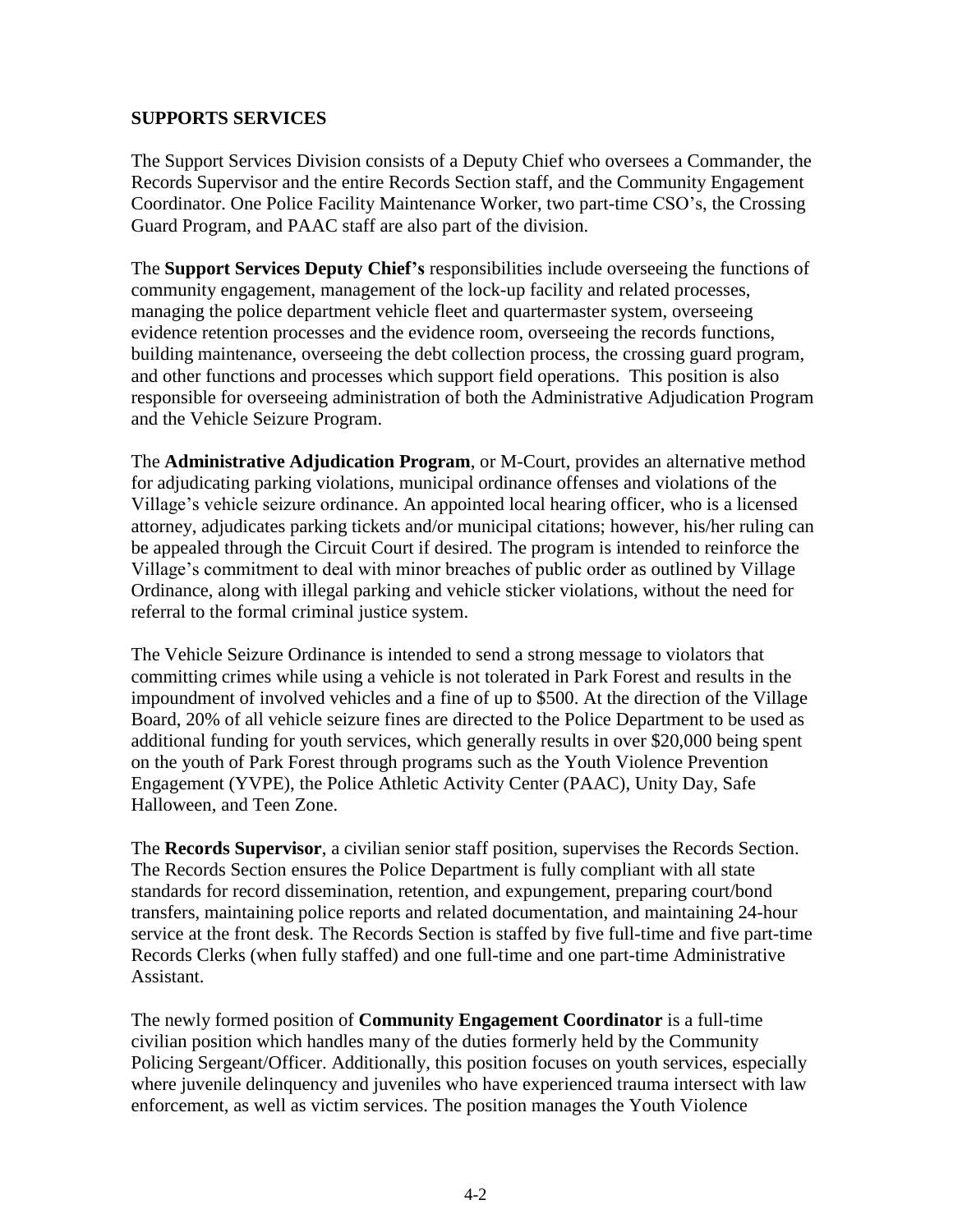Prevention Engagement and also coordinates the screening program (ACCESS) of all juveniles in Police Department custody for Adverse Childhood Experiences (ACE) and the associated resources to which the Police Departments facilitates connection. The position also oversees Handle With Care, a new program implemented in early 2020 that allows the Police Department to make notification to schools when the Police Department becomes aware that a student has been part of a traumatic experience, while ensuring the schools are equipped to provide trauma-informed responses.

# **FIELD OPERATIONS**

The **Field Operations Deputy Chief** oversees a division that includes both the Patrol Division and Investigations Division. It is staffed with 5 Commanders, 6 Sergeants, and 27 personnel the rank of patrol officer, which includes one officer temporarily assigned to the Illinois Statewide Auto Theft Taskforce.

The **Patrol Division** currently operates on a 12-hour shift format on two-month rotations between night and day shift. Officers proactively seek to prevent and interrupt crime, ordinance violations, traffic violations, and parking violations and respond to calls for service to maintain order and preserve public peace. The Patrol Division is currently staffed by four squads each consisting, when fully staffed, of one Commander, one Sergeant and five Patrol Officers. An extra Sergeant position is used to assist with supervisory shortages and overall staffing levels of the Patrol Division.

The Police Department increases functionality and efficiency by having members assigned to several **multi-jurisdictional task forces**. Two personnel are generally assigned to each team which includes the South Suburban Emergency Response Team (SSERT), the Suburban Major Accident Reconstruction Team (SMART), and the Illinois Emergency Alarm System (ILEAS) Mobile Field Force, a regional team responsible for responding to natural disasters, man-made disorders and other Homeland Security issues. Having personnel serve as part of multi-jurisdictional teams provides the dual benefits of the availability of those team's resources for use in Park Forest when needed and providing valuable experience, training, and networking opportunities to personnel assigned to those teams.

The **K9 Unit** consists of one multipurpose patrol dog used for narcotics detection, offender apprehension and search/rescue. The Police Department intends to add an additional K9 team to the program in the 2020/2021 fiscal year.

The **Investigations Division** consists of a Detective Commander, a Detective Sergeant and 5 Detectives and is responsible for more serious and complex criminal investigations, as well as conducting background checks and other duties. The unit is mandated by the Cook County State's Attorney's Office to handle investigation of all Part I type criminal investigations (Index Crimes), which include crimes against persons such as Homicides, Sexual Assaults, Armed Robberies, etc. It is also responsible for tracking and referring serious juvenile offenders to both Cook and Will County Juvenile Courts. Several detectives are assigned to the South Suburban Major Crimes Task Force (SSMCTF), a multi-jurisdictional homicide unit. When at full staffing the Community Action Team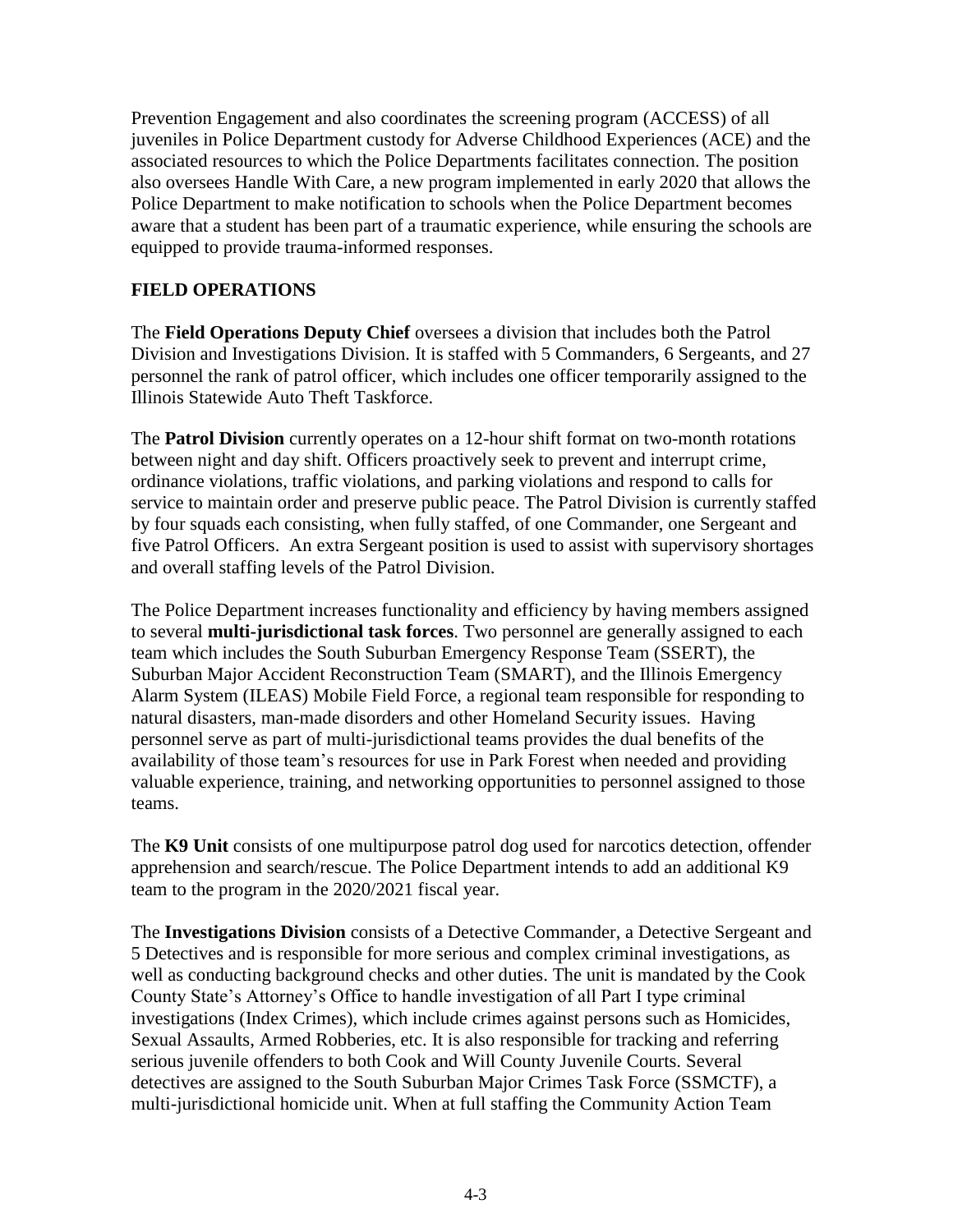(CAT), consisting of two additional investigators, focuses on proactive investigations such as obtaining search warrants related to illicit narcotics sales and other crimes and addresses other problem issues and areas as assigned.

# **COMMITMENT TO MEETING YOUTH NEEDS**

The Police Department focus on providing youth services includes what was formerly the Saturday-morning Community Service program. Since 1998, the Village of Park Forest has used its M-Court to divert juvenile offenders from the Cook and Will County Juvenile Court systems when appropriate. In 2017 this program, which formerly assigned juveniles found liable in municipal hearings to partake in restorative-justice community service tasks, was transitioned to the **Youth Violence Prevention Engagement (YVPE).** This program, overseen by the Community Engagement Coordinator and one police officer, provides curriculum-based, trauma-informed education and mentoring to juvenile offenders for 4 hours on Saturdays for a total of 16 hours. The goal of this program is to provide needed services to at-risk youth to reduce recidivism and to help youth adopt healthy life-outlooks. A result of this program has been the implementation of a drop-in program for youth who have completed the YVPE. The **Law Enforcement Adolescent Development Drop-In (LEAD Drop-in)** arose organically after youth expressed a desire to remain connected with structured adult mentoring.

In early 2018 the Police Department implemented a program whereby all juveniles taken into custody at the Police Department are screened for Adverse Childhood Experiences (ACE) through the **Adverse Childhood Critical Events and Safety Screener (ACCESS).** Juveniles who provide a positive response to any of the questions are linked with resource providers based on the need. Screening is conducted by the Community Engagement Coordinator or by officers who are certified juvenile officers and who have received trauma-informed training.

The **Police Athletic and Activity Center (PAAC)** program, which was started in June of 1997, provides positive youth activities for children from Park Forest and surrounding areas for 6 weeks in the summer. The program goal is to provide engaging recreational activities in a safe environment during summer evenings. Youth who become part of PAAC are also exposed to the principles of fairness, tolerance, teamwork, personal discipline, and selfimprovement. There is a nominal fee and Park Forest youth are given priority.

The Police Department also implements **additional initiatives** aimed at meeting youth needs, including the B.I.C.Y.C.L.E. program (Better Involvement Concerning Young Children's Learning Experience) which allows police personnel to give bicycles and/or computer tablets to school children in each of the Park Forest elementary through junior high schools each month. Unity Day, National Night Out, and the Eastgate Pop-Up Party are Police Department-led events to foster positive interaction between law enforcement and youth, while the Police Department also participates in many other youth programs that are run by or in partnership with other Village departments such as Youth Day, Kids Back to Parks, Safe Halloween, and 4<sup>th</sup> of July activities. Police personnel also serve as police liaisons at Rich East High School and Michelle Obama School of Technology and the Arts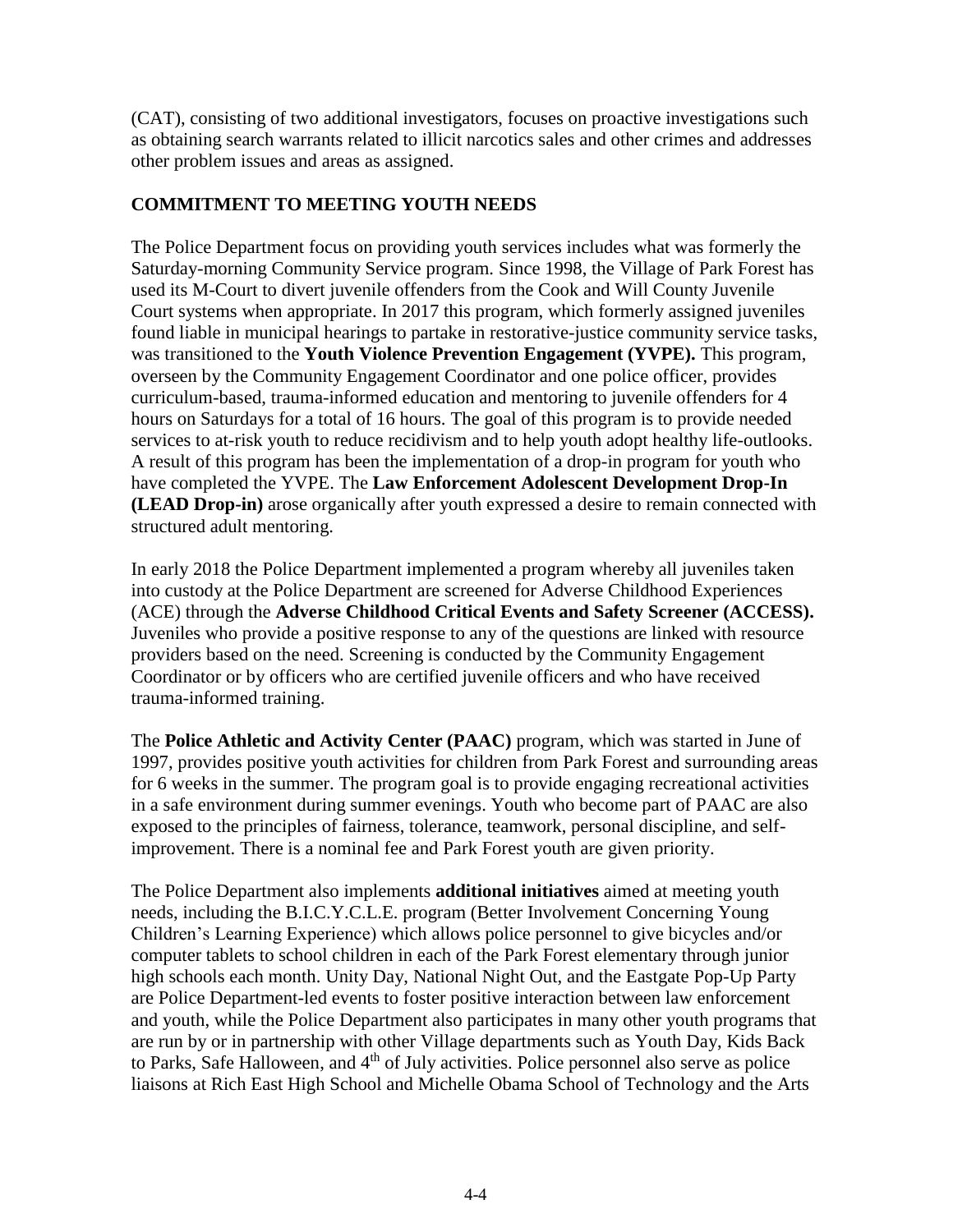and at the Library, and participate in school programs such as judging science and art fairs and partaking in career days.

# **PROBLEM ORIENTED POLICING**

The Police Department continues its implementation of the **Problem Oriented Policing (POP)** program which pairs individual patrol officers with specific neighborhoods as liaisons between the community and the Police Department. While an on-duty officer is always dispatched to a call for service, the neighborhood's POP Officer may be tasked with addressing longer-term problems or quality of life issues that cannot be handled within one shift, and are the neighborhood's personal contact with the Police Department. POP officers also attend neighborhood meetings, block parties, and provide additional patrol to their assigned neighborhood.

When staffing levels are adequate, proactive tactical officers are assigned to the Department's **Community Action Team (CAT)**, which falls under the supervision of the Investigations Division. This team is tasked with a variety of assignments that can include narcotics intervention, violence reduction, and targeting specific quality of life issues, among other missions as the needs of the community change. Due to staffing shortages, this unit has not been staffed for several consecutive years.

The **Village's Crime Free Housing Ordinance (CFH),** enacted in March of 2008, compels landlords to obtain a Crime Free Housing license and take an active interest in the well-being and actions of their tenants. All landlords are mandated to register for a license, attend a CFH seminar presented by the Police Department, provide minimum standards of home security on their properties, and take eviction action against tenants who violate lease agreements through criminal activity. The Police Department works with property owners to improve their properties and provides low-cost tenant screenings through the Department's membership in the Illinois Crime Prevention Association.

# **ACCOMPLISHMENT OF 2019/2020 IMPLEMENTATION OF THE BOARDS GOALS:**

1. Generate Economic and Business sustainability for the Village.

The Police Department will continue to use the Directed Focus to maintain officer foot patrols in commercial and multi-family residential areas, including Downtown Park Forest and Village facilities such as the Library and Aqua Center, increasing the safety and well-being of area business owners, patrons, and residents, and increasing the perception of Park Forest as a welcoming and safe place to do business.

*The Police Department continued concentration on officer foot-patrols in business areas. During these business checks officers interacted with business owners, employees, and patrons in an effort to promote a safe environment in business districts. In 2019 officers reported conducting over 4,600 business checks of this type. The dual goal of business checks is both a crime prevention measure and also to create opportunities of positive interaction in a community-policing effort. Additionally, police*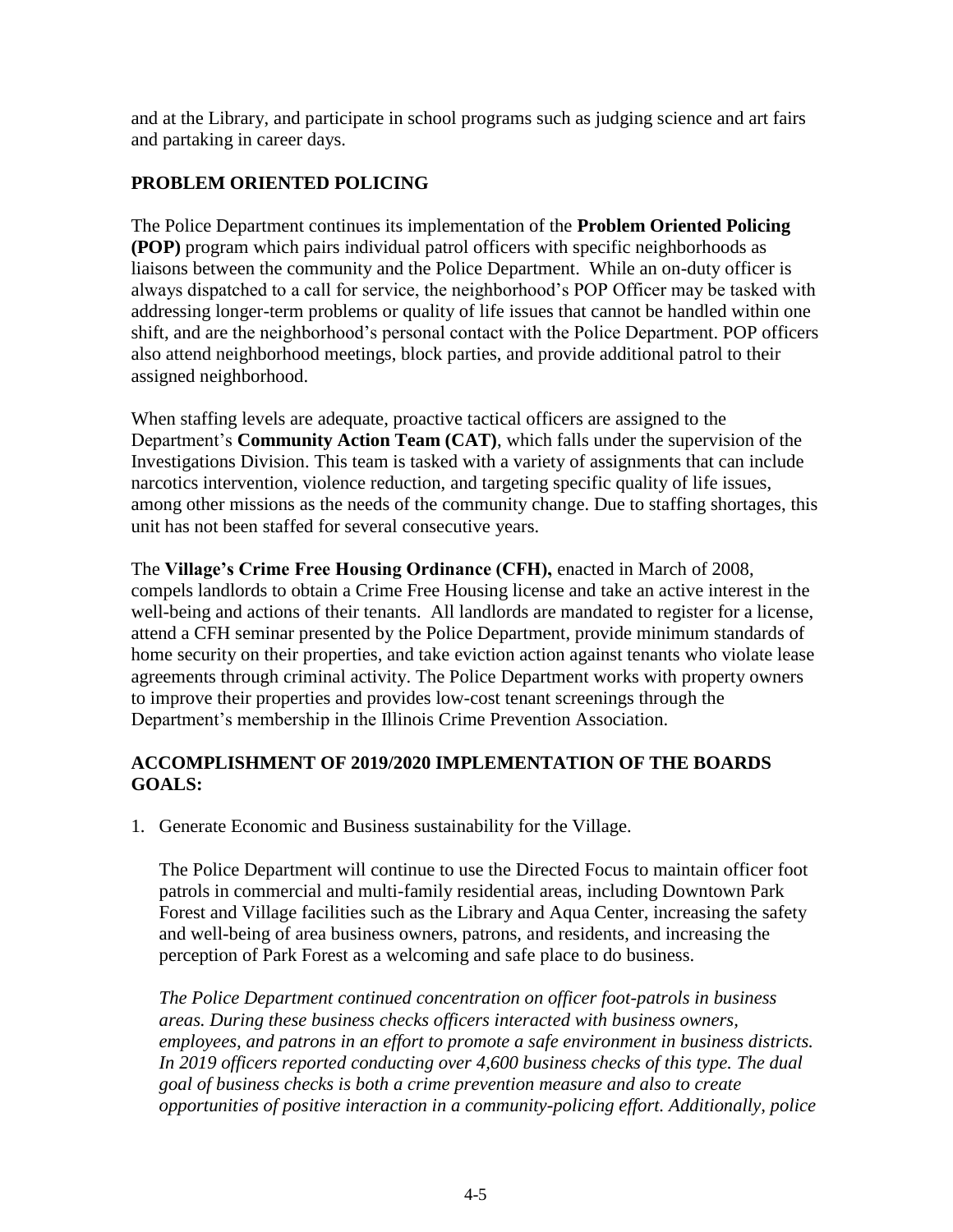*personnel frequented numerous Downtown events, including Main Street Nights, the Farmer's Market, 4 th of July activities, and Safe Halloween, among other events throughout the Village business districts, such as hosting two "Coffee with a Cop" events at 7-Eleven in June and October of 2019.* 

*The Police Department continued its partnership with the Library in which police personnel work as Library Liaison Officers on weeknights, with salary reimbursement provided by the Library. Officers provided safety and security during peak Library hours, but also interacted with patrons, especially youth, in an effort to continue to build relationships while providing a safe environment at a well-used public space.* 

2. Create an infrastructure capital plan that is flexible in dealing with trouble spots.

The Police Department will continue to respond to problem areas and specific issues impacting Village infrastructure, specifically roadways, through Directed Focus initiatives via the Patrol Division.

*Each patrol period the Patrol Division partook in a Directed Focus, which is a division-wide focus on a specific problem area during time not spent on calls for service. The Directed Focus was often centered on roadway initiatives, such as DUI enforcement (33 DUI arrests reported in 2019), speed enforcement, and distracted driving (223 municipal citations issued for distracted driving in 2019). As an example, one Directed Focus concentrated on illegal passing of stopped school buses, while others focused on speed enforcement in school zones. Speed signs were strategically placed in response to resident complaints of speeding as well.*

The Patrol Division will continue to be utilized to keep Park Forest roadways safe for travel for motorists, cyclists, and pedestrians, enforcing traffic laws and Village ordinances.

*The Police Department worked to keep the Village's roadways safe by partaking in strategic traffic and impaired driving enforcement. In the 2019 patrol period, police officers reported conducting over 3,300 traffic stops and handling nearly 2,800 illegal parking situations. Traffic stops led to over 200 vehicle seizures, which resulted from using a vehicle in offenses such as DUI, driving with an invalid driver's license, possession of drugs, and other misdemeanor and felony charges. An additional 166 hours of traffic enforcement was provided by the Police Department partaking in Illinois Department of Transportation-funded DUI, seatbelt, and distracted driving enforcement initiatives throughout the year.* 

The Investigations Division will focus a portion of resources on obtaining and executing search warrants for locations narcotics are determined to be sold. The Special Assignment Team (renamed Community Action Team) will be re-implemented as staffing levels permit.

*The Community Action Team was not implemented through the majority of 2019 due to staffing shortages, however the Investigations Division still focused on proactive investigations when possible and served 11 search warrants which resulted in the*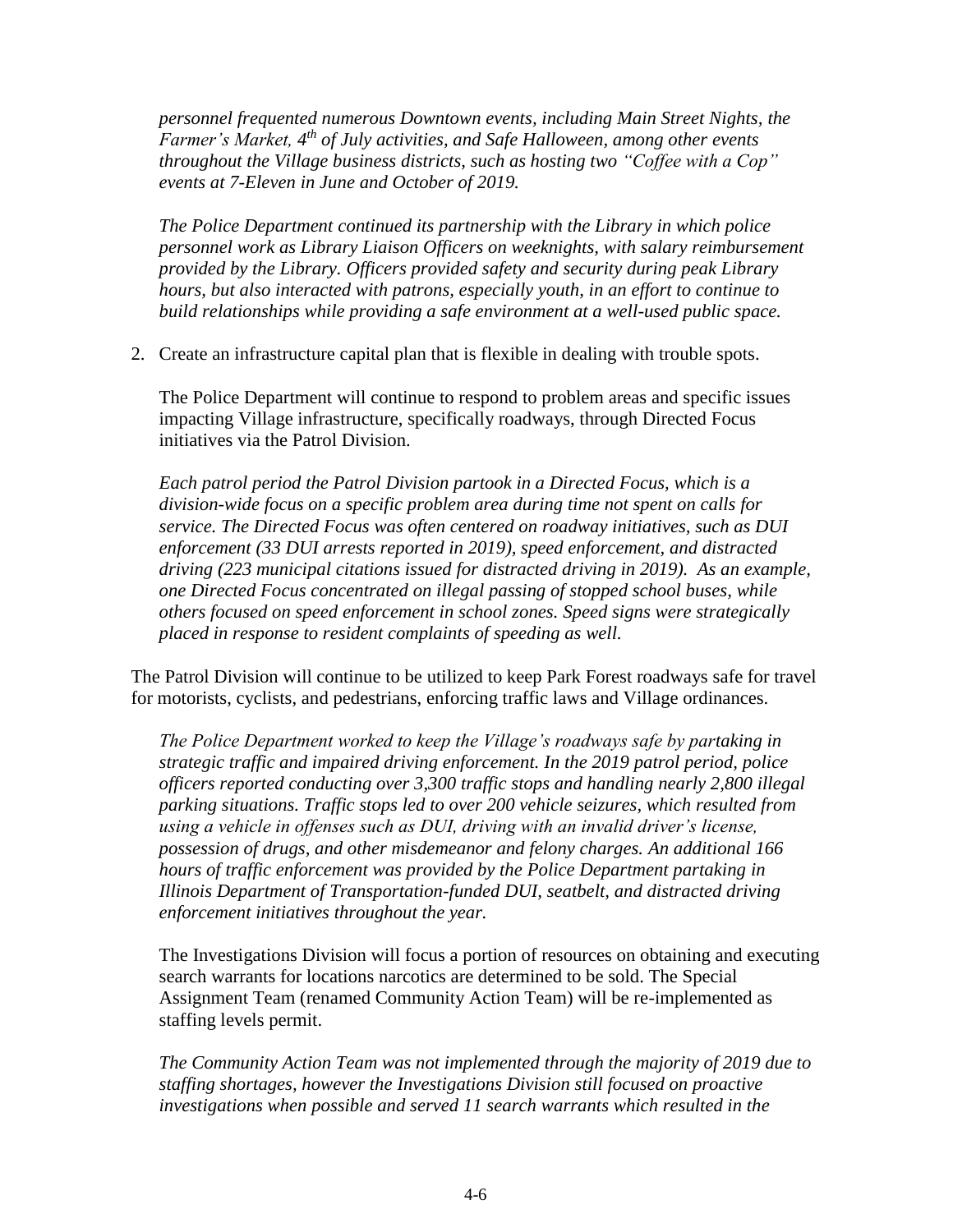*recovery of 9 illegally possessed firearms and cocaine, heroin, and cannabis, as well as evidence of felony crimes.* 

3. Develop a renewed, contemporary youth program.

The Police Department will continue to implement the Youth Violence Prevention Engagement in partnership with the Urban Youth Trauma Center and seeks ways to improve and/or expand services.

*The Police Department continued to provide a juvenile court diversion program for juveniles found liable through the M-court system. The Youth Violence Prevention Engagement (YVPE) occurred on Saturday mornings. During the program the Community Engagement Coordinator and a police officer provided mentoring and training through a curriculum-based violence prevention program to 46 youth in 2019. This program served to keep low-level offenders out of the formal juvenile justice system while providing needed mentoring and resources to reduce the likelihood of reoffending, especially through violent crime. The Police Department continued to implement ACCESS- Adverse Childhood Critical Events and Safety Screener- a screening that is completed with all juveniles in Police Department custody, with a goal of identifying at-risk factors in a juvenile's environment and directing them and their families to community resources. Between October of 2018 and September of 2019, the Police Department screened 115 juveniles for Adverse Childhood Experiences (ACE) with the ACCESS screening tool, with 46 positive responses including sexual abuse, running away, physical abuse, and parental abuse. Those with positive responses were connected with the appropriate resources.*

*The Police Department underwent a restructuring in the second half of 2019 which saw the Community Policing Officer position transitioned to a civilian position with the title of Community Engagement Coordinator. With a greater focus on youth services, especially as it pertains to the impacts of trauma on community health, the position goes beyond coordinating community relations events, focusing on problem issues in the community and connecting those in need, especially youth, with needed resources and helping Park Forest become a trauma-informed community.* 

Police personnel will build/maintain relationships with students at Rich East High School, the Michelle Obama School of Technology and the Arts and the eight Park Forest grammar schools through liaison programs and continue involvement in their activities and the BICYCLE program.

*The Police Department collaborated with Recreation and Parks in financially supporting (through vehicle seizure funds) and bridging youth programs so that youth had opportunities to remain engaged with positive activites. Police personnel continued to build relationships with Rich East High School, Michelle Obama School, Barack Obama School, and the eight Park Forest grammar schools through liaison programs and continued involvement in their activities such as science fairs, PEER programs, Peace Summits, Outdoor Education, and others, and attended several "career days", representing the profession of law enforcement to area students.*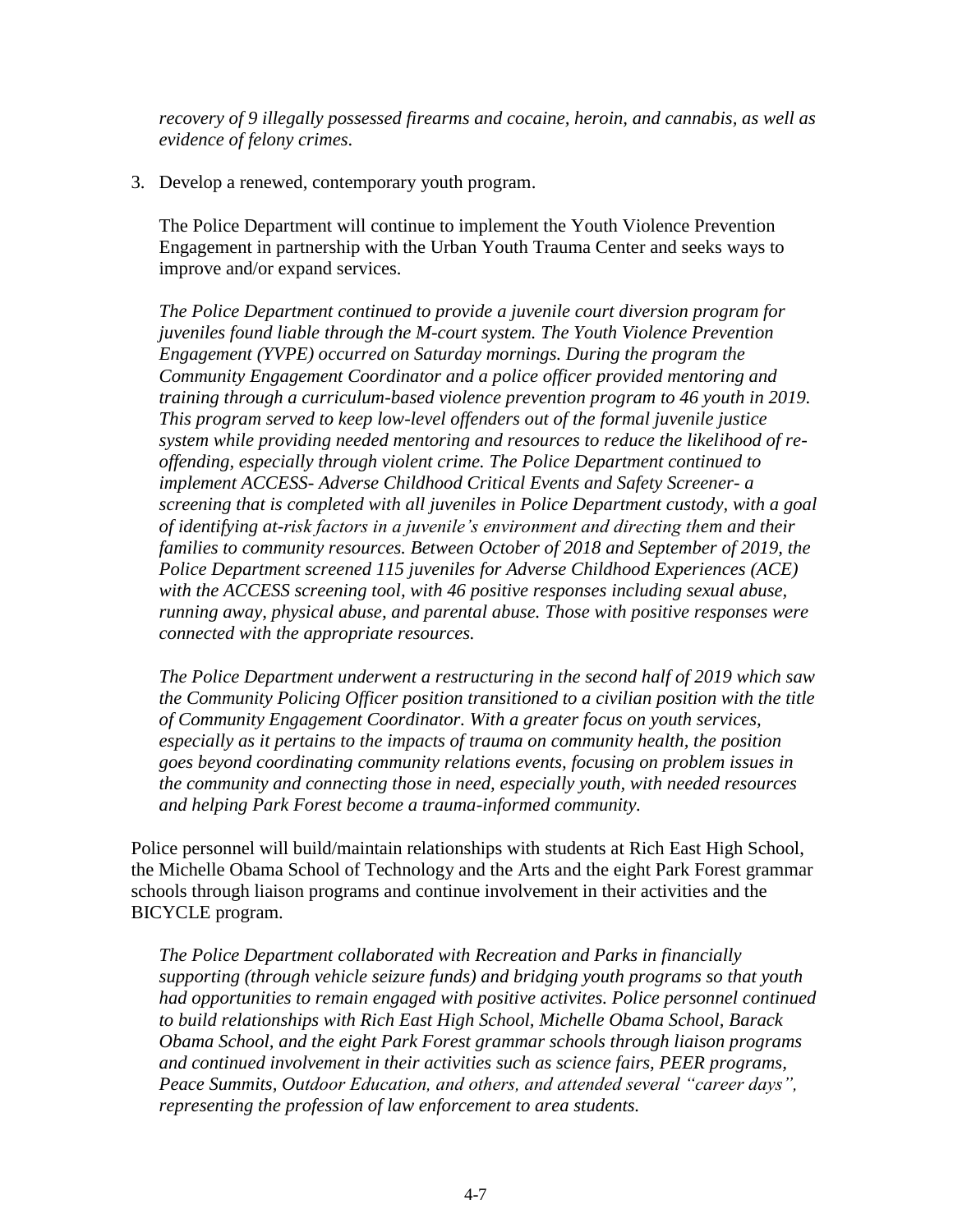*The Police Department continued giving away bicycles and computer tablets in the eight grammar schools across Park Forest, raffled off for those students who attained goals encouraging positive behavior set out by the individual schools as part of the sixth year of the BICYCLE program. In 2019 the Police Department gave Park Forest students 48 bicycles, helmets, and locks in the program and 9 computer tablets purchased with asset forfeiture and/or vehicle seizure funds. Additional bicycles were given away at community events such as Unity Day and Youth Day.* 

The Police Department will continue to offer the Police Athletics and Activities Center (PAAC) program in the summer with a strong concentration on involvement from Park Forest youth.

*The Police Department continued to run the Police Athletics and Activates Center (PAAC) program in the summer with a strong concentration on involvement from Park Forest children. The 2019 PAAC program served a total of 65 youth participants, 46 of who were from Park Forest. The 2019 staff of 20 members, many of whom were former PAAC participants, carried out the day-to-day functions of the program.* 

The Police Department will partner with Recreation & Parks in joint programming by providing funding from the vehicle seizure program and mentoring youth involved in those programs with Police Officer participation when resources allow.

*Vehicle Seizure funds were shared with Recreation & Parks to assist with funding of youth programs such as TEEN ZONE, which served over 100 area youth in the afterschool program. Additional funds were expended for the Safe Halloween program, which provides a safe alternative to traditional trick-or-treating. The Police Department also hosted Unity Day on August 7, 2019, the last night of Main Street Nights. The Police Department continued to provide an officer at regularly scheduled Main Street Nights as well, to both provide safety and also engage in a communitypolicing effort.* 

The Police Department will continue to identify and develop opportunities to have positive, meaningful, interactions with the youth of Park Forest in a variety of nontraditional settings.

*Below is in addition to other interactions with area youth already mentioned:*

*In early 2019 the Police Department sponsored a mail drive for injured officer Tim Jones. As a result, numerous children from across the region and even across the country, including entire classrooms and youth sports teams, sent cards and letters in for the injured officer. Several of the classroom and sports teams' presentations were featured on social media.* 

*In April of 2019 the Police Department sponsored its second annual Teen Zone night, which included a basketball tournament, free throw contest, a bike give-away and food,*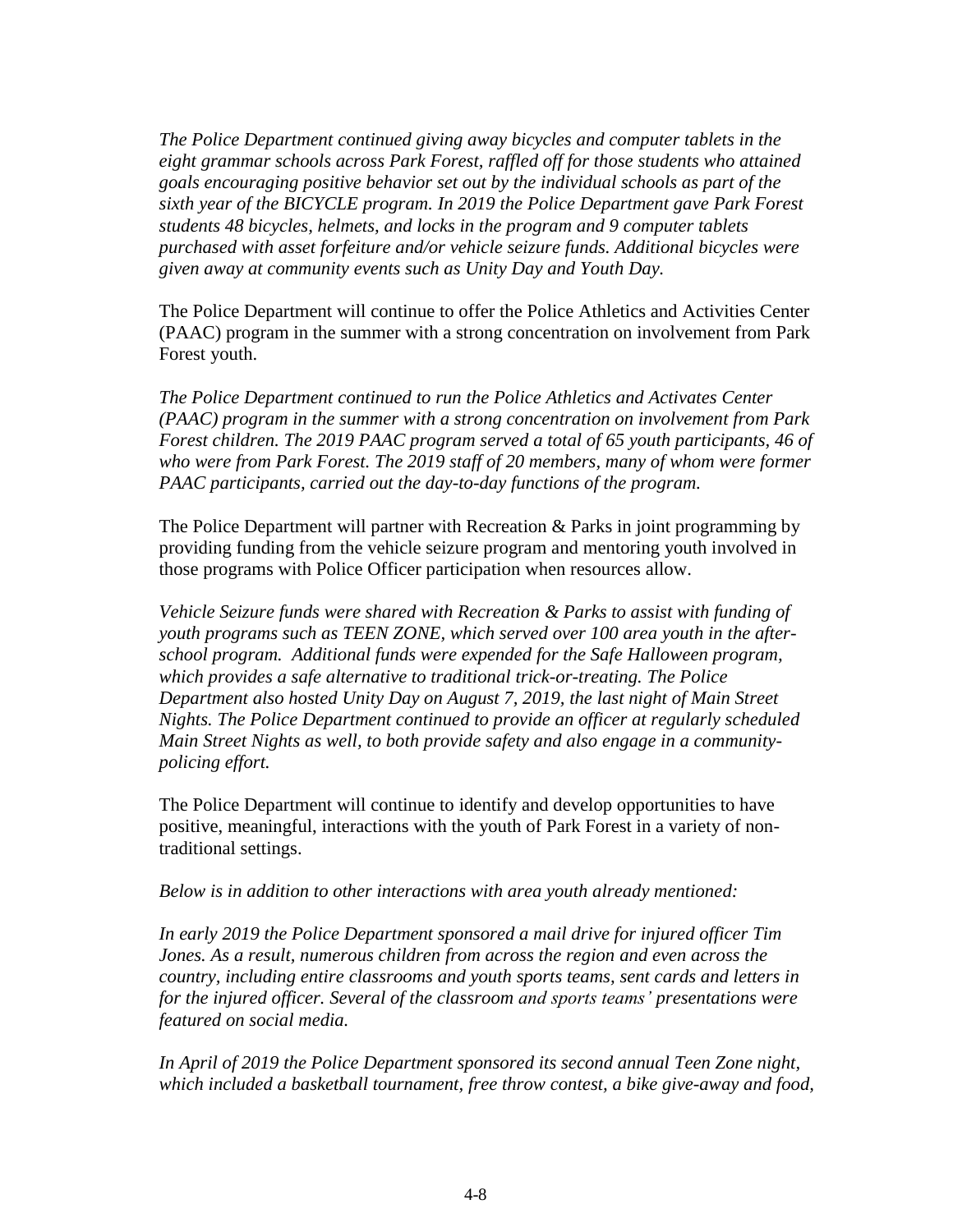*with nearly 100 teen participants who interacted directly with numerous police personnel.* 

*In July of 2019 the Police Department hosted a "Pop-Up Party" in the Eastgate subdivision, with support from the Fire, Recreation and Parks, Economic Development, and Public Works Departments, grilling hot dogs, playing football, giving away books, and interacting with youth and adults.* 

*Throughout the year Police Department personnel attended numerous school events, including the Mohawk School Open House, Michelle Obama School of Technology and the Arts Kidpreneur Extraveganza and their Patriot Day Dinner, Rich East High School orientation assemblies, Rich East High School Military and First Responders Recognition at a football game, and the Rich Township School District 227 Annual CTE College and Career Readiness Fair, among many others.* 

*In August of 2019 the Police Department's social media team created a back-to-school safe driving video that included interview-style questions of area school children about safe driving. This humorous and heart-warming video was used to remind motorists to drive safely in school zones.* 

*In August of 2019 the Police Department participated in National Night Out, with police personnel visiting block and court parties throughout the multi-family areas of Park Forest, interacting with numerous youth and hosted Unity Day, the final night of Main Street Nights which draws approximately 1,000 attendees and has numerous events that focus on children.* 

*In October of 2019 the Police Department participated in the Fire Department Open house and in December of 2019 the Police Department participated in a Victory Centre of Park Forest toy drive.* 

*In December of 2019 the Chief of Police participated in a public service announcementstyle video produced by School District 163 students to warn about the dangers of making threats of violence against schools.* 

*The Police Department hosted several different school groups and tours throughout the year and Police personnel routinely interacted with area youth while on patrol and during area events, many of such interactions which were subsequently highlighted on social media.* 

4. Improved Code Compliance based on existing studies and innovative solutions.

The Police Department will continue its activities with the Problem Oriented Policing (POP) program and community outreach with a focus on resolving issues with Code Compliance through communication, education, and enforcement, when necessary.

*The POP program continued with police officers assigned to specific neighborhoods as liaisons between the police department and the community. Quality of life issues were*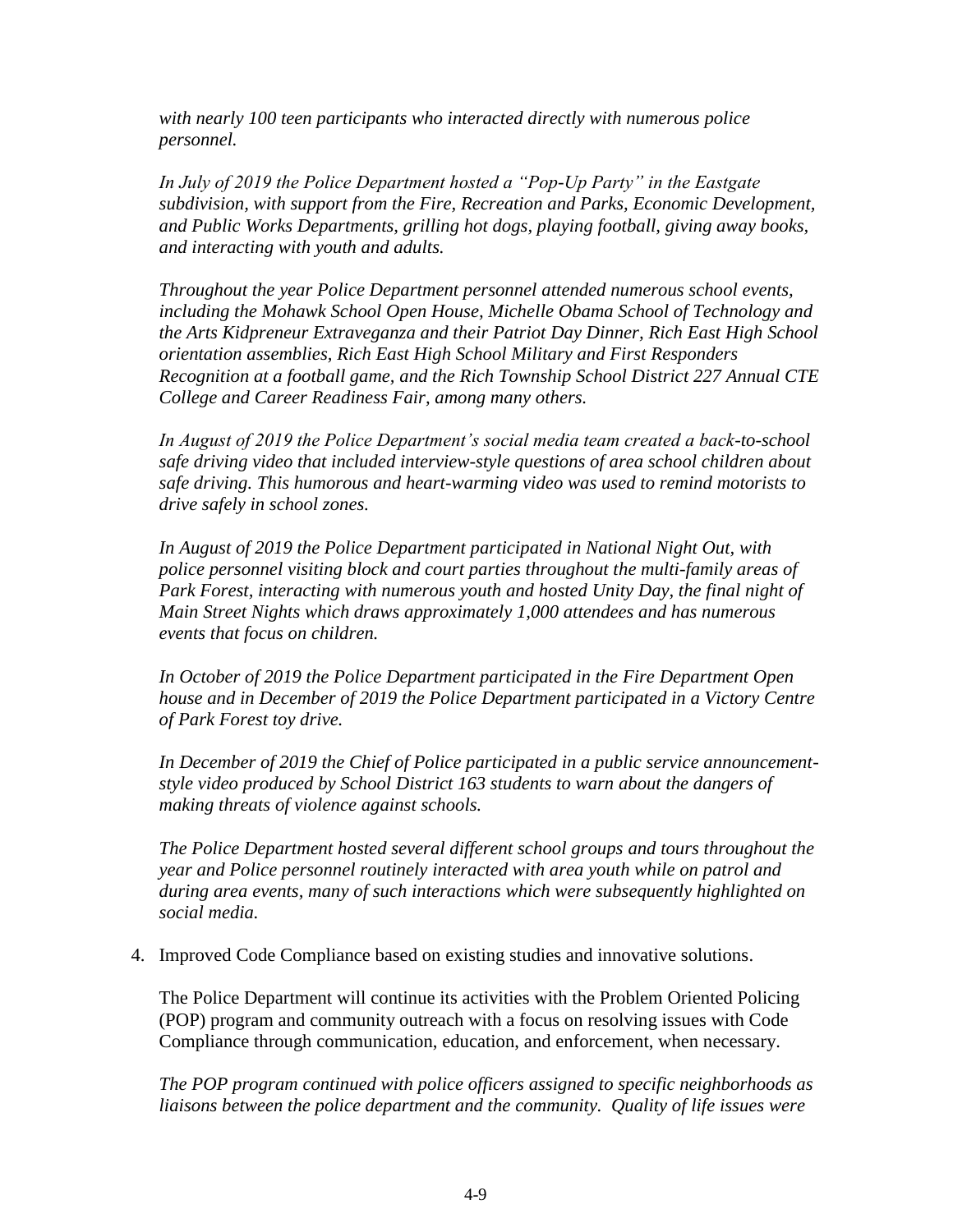*addressed with emphasis on compliance, rather than issuing citations as a first resort. Officers attended the Village's Neighborhood Meetings, block parties and neighborhood events, as well as the multi-family areas' annual meetings. Officers continued to engage citizens and have positive interactions while patrolling their assigned Problem Oriented Policing areas. An on-line interactive map was launched in April of 2016 which allowed residents to identify and contact their POP officer and was continued through fiscal year 2019/2020. Additionally, the Police Department actively utilized social media platforms to both educate and interact with the public regarding community concerns, many of which are directly connected to Code Compliance.*

The Police Department will continue to partner with the Building Department and other Village departments to ensure properties are maintained to code and other ordinances are enforced.

*The Police Department continued active enforcement of code and ordinance violations throughout 2019. As an example, 111 junk/abandoned vehicle issues were resolved. Additionally, partnership with the Building Department resulted in notification of homes that were found to be uninhabitable through response to calls for service, and the Police Department assisted the Building Department with inspections.* 

The Police Department will continue to assist and partner with the Building Department to ensure properties are maintained to identifying landlords who are not keeping their property up to code and continue to use the Crime Free Housing ordinance to warn, and when necessary, evict rental tenants who commit crimes in Park Forest.

*The Police Department and Building Department continued to partner in identifying problem households and landlords who were not keeping properties up to code or who were engaging in criminal activity. The Crime Free Housing Ordinance addressed problem tenants that adversely impact quality of life in Park Forest. In 2019, the Police Department issued 933 Crime Free Housing licenses and 194 Municipal Ordinance Violation citations were issued to property owners for failure to obtain a Crime Free Housing license. As of early 2020 there were 4,736 properties registered through the Crime Free Housing program. In 2019 the Police Department issued 74 warning notices to landlords regarding minor criminal or quasi-criminal behavior on the part of their tenants or visitors at the rental property and the Police Department hosted a Crime Free Housing Seminar for landlords as a requirement to obtain their license with the Village. Twelve Notices of Eviction for serious criminal offenses were sent to landlords in 2019. In each case, the problem tenants moved out voluntarily with no action required by the Village, nor were there any court-ordered evictions. As a testament to the effectiveness of the Crime Free Housing Program, over 110 problem renters have been removed from properties since the program's inception in March of 2008, with less than 10 resulting in court-ordered evictions.*

*In 2017 the Police Department began partnering with the Water Department to gain compliance with the Vehicle Registration Ordinance. After analysis of registration data provided by the Illinois Secretary of State, in early 2020 over 900 tickets were issued to residents who failed to purchase their vehicle sticker.*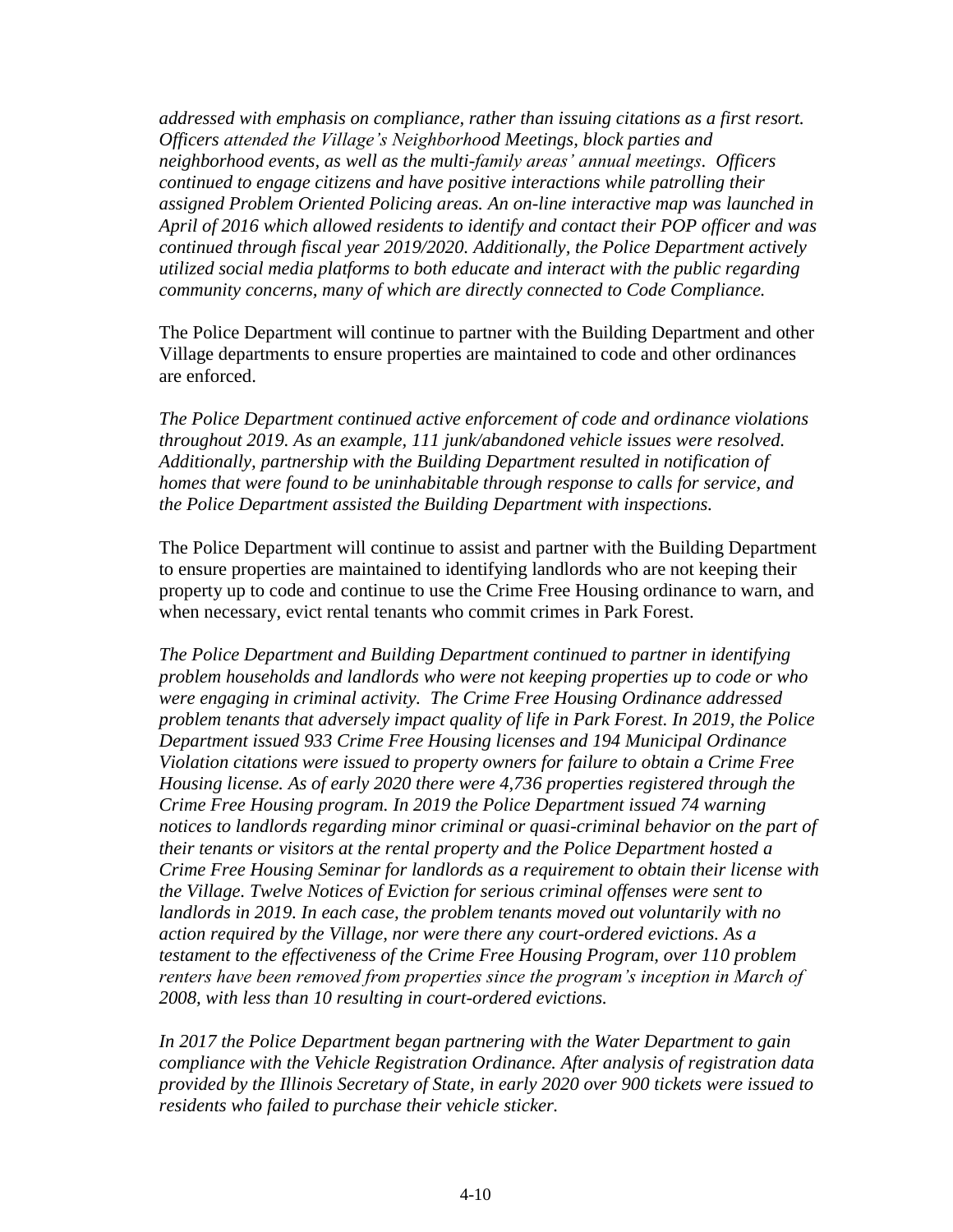The Police Department will continue to review Village ordinances it is tasked to enforce, to ensure the ordinances are relevant, clear, and in line with Village goals.

*The Police Department updated the Village ordinance as it pertains to fines for parking violations, compliance violations, and village sticker violations. At the fine amount of \$25 since the early 1990's, the ability to deter these types of violations had been eroded over 25 years of inflation. In January of 2019 the Village Board approved an increase to \$50 for initial offenses of these types of violations.* 

*In August of 2019 the Police Department updated language in the Village ordinance to reflect the current rank structure of the Police Department, replace gender references with gender-neutral references, and establish the ability for the Board of Fire and Police Commissioners to directly appoint police officers following an abbreviated hiring process during those times when a register of eligibles is expired or no candidates are available and the Board has not yet established an eligibility list.*

*In October of 2019 the Police Department updated the Village ordinance to reflect new Illinois legislation which prohibits tobacco, alternative nicotine products and electronic cigarettes to those under 21 years of age.*

*On January 1, 2020, Illinois legislation legalized recreational cannabis under certain conditions. Throughout 2019 the Police Department worked with other Village departments and legal counsel to update Village ordinance language to reflect the changes in Illinois law as well as provide for a new cannabis business licensing process.* 

5. Fiscal and Service sustainability based on the triple bottom line concept.

The Police Department will continue renovating the nearly 70-year old police facility, keeping it as an example of sustainability and the re-use of current resources. Goals for the 2019/2020 fiscal budget included finishing the remodeling of the former administrative wing, including relocation of the Watch Commander Office and Report Writing Room and the addition of a Bunk Room and additional office space.

*Through the 2019/2020 fiscal year the Police Department completed renovation of the former administrative wing (last used for that purpose in the early 2000's), adding a bunk room and small conference room. The remodel of an area that had not been updated in decades provided for relocating the Patrol Division closer to access to the police vehicle parking area and also bringing the Watch Commander Office in closer proximity to the Report Writing room. It also allowed for the addition of television monitors in the Watch Commander Office and Report Writing Room to allow for visual monitoring of calls for service and the police facility via surveillance video, including the holding cells, as ensuring the safety and security of the secured lock-up area is of high priority. Remodeling of the Report Room area off of the lobby was also completed, which included adding one additional Report Room (for a total of 3), and the conversion of a former Report Room to be used for records retention. A majority of the*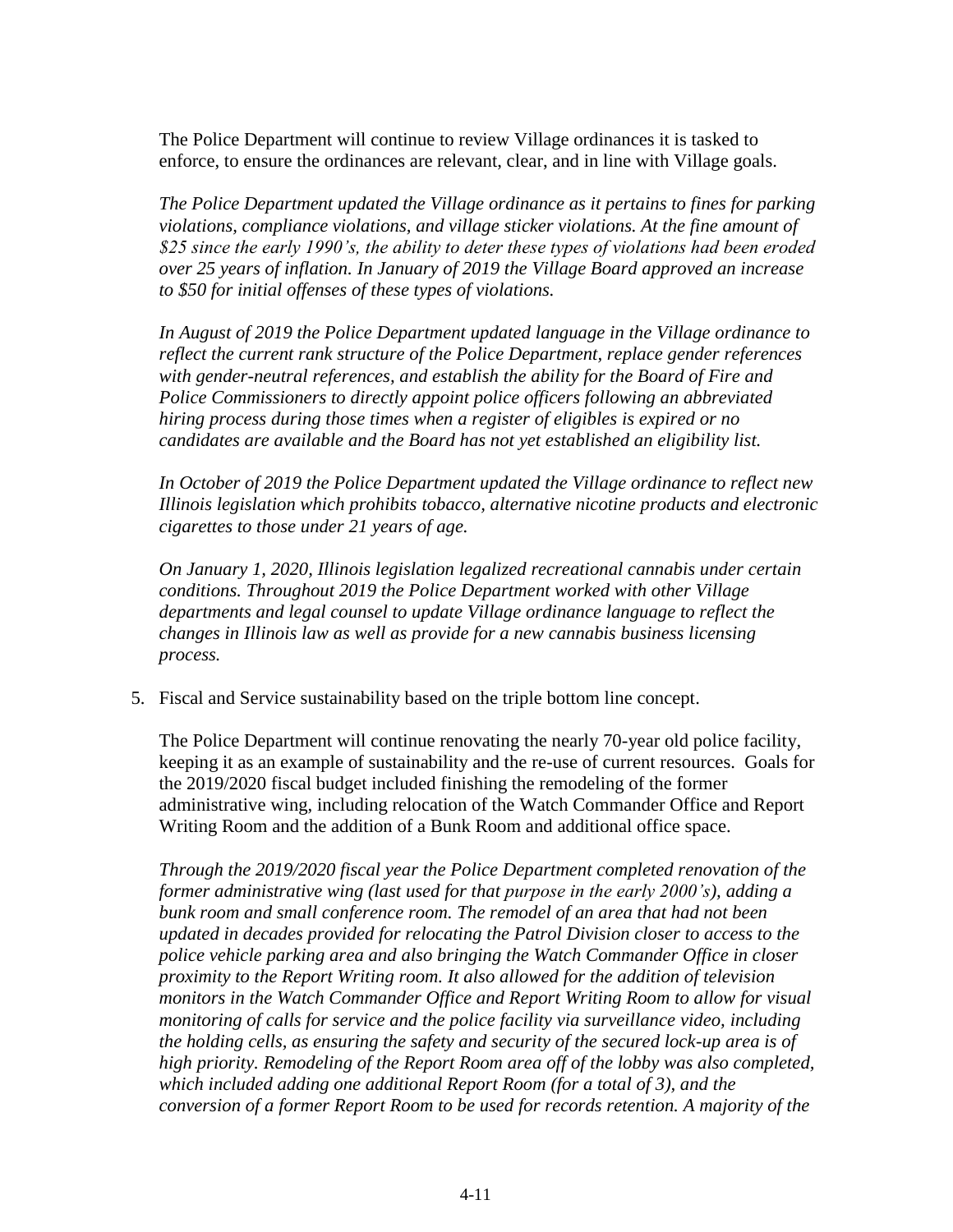*labor was performed by the Maintenance Facility Worker and Building and Grounds personnel from the Recreation and Parks Department, saving thousands of dollars in labor costs. Work on remodeling the Break Room began in the first quarter of 2020 and is expected to continue into the 2020/2021 fiscal year.* 

The Police Department will continue to seek federal and state grants to supplement equipment and training needs. The Police Department will efficiently use funds from the state and federal asset forfeiture funds to obtain resources and supplement the budget.

*The Police Department applied for a STEP grant in late 2018 and was awarded \$7,800 to be applied towards distracted driving initiatives in April of 2019.* 

In April of 2019 the Police Department was awarded a \$1,000 grant by Aftermath and *also received Personal Protective Equipment for personnel from the company.* 

*The Police Department was awarded a \$28,262.00 IDOT grant for traffic safety enforcement efforts from October of 2019 to September of 2020.*

*In late 2019 the Police Department was part of a collaborative that received a grant of \$284,000 through the Illinois Criminal Justice Information Authority, awarded to implement TACTIC, Total Access Collaborative for Trauma Informed Care (TACTIC) initiative. The program is a cross-system collaborative that allows the Police Department to recognize and identify youth who have experienced trauma, make notification to the child's school, and fund resources for mental health partners, while also ensuring all parties are trained in trauma-informed responses.* 

*Seeing a need for updated training on Active Threat Response, the Police Department sponsored train-the-trainer certification brought through CRI-TAC (Collaborative Reform Initiative Technical Assistance Center) a program of the US Department of Justice COPS Office. This free training by National Tactical Officers Association instructors allowed agencies from throughout the region to have personnel certified as Active Threat Response trainers. The Police Department had two personnel certified through that course.*

6. Sustain the Village's role as a catalyst for innovative change in the region**.** 

The Police Department will continue its innovative training program, utilizing in-house, certified instructors, on-line training, membership in regional training groups, outside training courses and conferences, and use of Command Staff Leadership Workshops to ensure all personnel remain highly trained and at the forefront of modern policing concepts.

*The Police Department remained at the forefront of providing up-to-date training to its officers, utilizing in-house instructors for most use-of-force curriculum, Mobile Training Units (North East Multi Regional Training and Tri-River) for other advanced topics, and monthly on-line training through the Police Law Institute, which satisfies*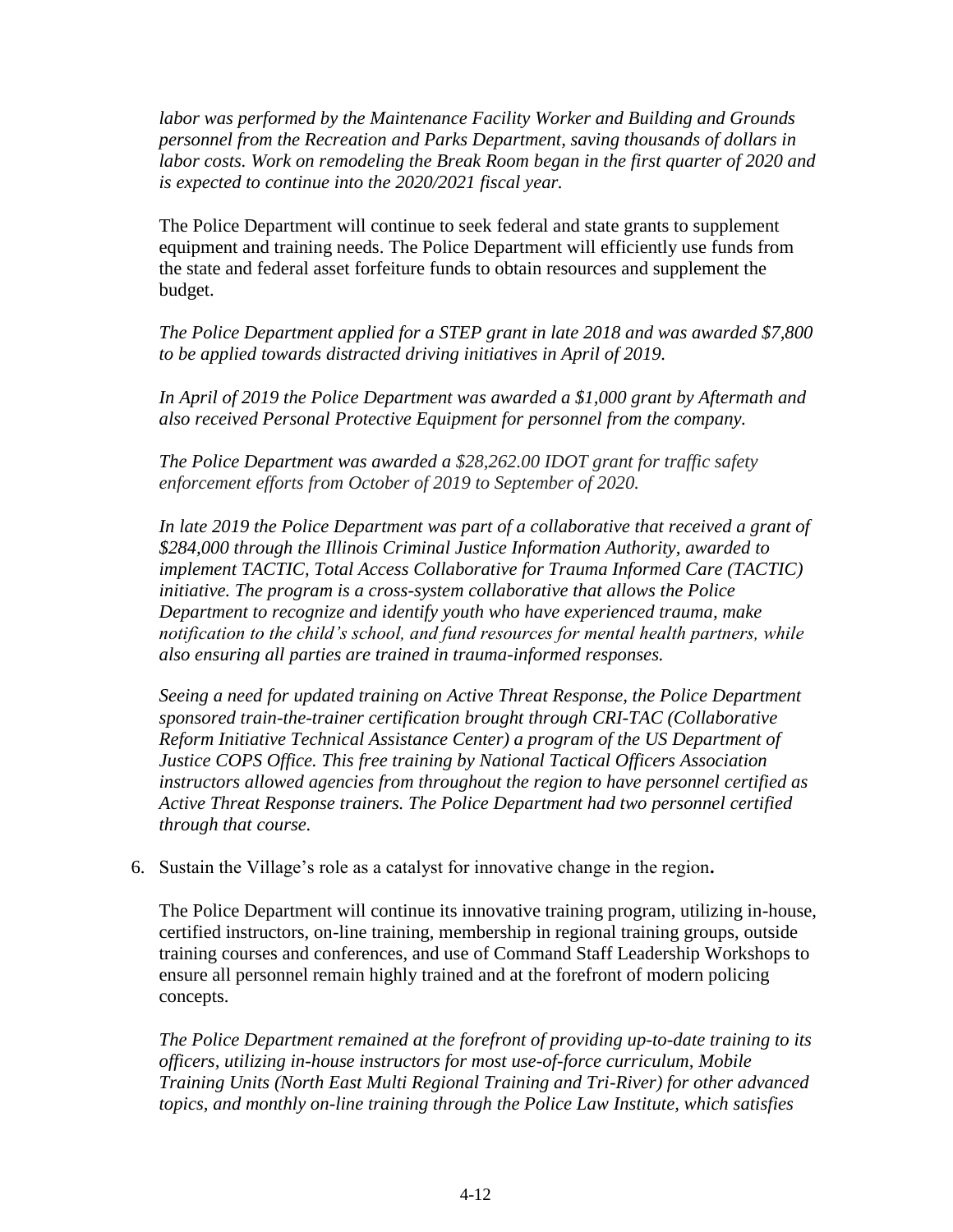*state-mandated training requirements. The Police Department also continued working to have all qualifying Field Operations personnel certified in Crisis Intervention Team (CIT) Training, Rapid Medical Response, Juvenile Officer Certification, and advanced training in Interviews and Interrogation. On-line training through FEMA was used to have all personnel, sworn and civilian, trained in explosive recognition and bomb threat response and command staff trained on Continuity of Operations Planning for Pandemic Influenzas.* 

*The Police Department held its 4 thannual Command Staff Leadership Workshop (CSLW) in November of 2019. The CSLW for Sergeants was a 1-day event that included a review of the Emergency Management Plan and Temporary Holding Facility policies and a behind-the-scenes tour of safety and security operations at the United Center in Chicago by supervisory security personnel. The CSLW for Commanders was a 1-day event that began with a Table Top Exercise involving an active threat scenario inside of a theater. The TTX included a live demonstration of the Rescue Task Force concept with police and fire personnel, and was featured on a Fox32 news broadcast.* 

The Police Department will continue to work towards the goal of having all sworn personnel certified as Juvenile Officers and certified in Crisis Intervention Training and Interview and Interrogation as new officers are hired.

*New legislation in 2018 required police officers to have 2 years of service prior to receiving Crisis Intervention Team certification. The Police Department had all Field Operations personnel who qualified certified in that advanced training as of early 2020. Until new officers are eligible to become Crisis Intervention Team certified, they receive crisis and mental health-related training. All sworn personnel were certified Juvenile Officers, and all non-probationary officers had attended interview and interrogation training or were scheduled to attend in early 2020.*

The Police Department will focus on procedural justice and fair and impartial policing in both training and in practice and will continue its focus on juvenile justice issues and continue to seek ways to expand services for Park Forest Youth.

*In October of 2019 the Chief of Police and a Deputy Chief participated in the Illinois Association Chiefs of Police and NAACP's World Café at Homewood-Flossmoor High School, the first ever that brought teens and police personnel together in round tables to discuss the Shared 10-Principles of both organizations.*

*The Chief of Police served as a Guest Speaker at the 2019 League of Women Voters Issues Briefing in Chicago, his presentation focusing on fair and impartial policing.* 

*The Chief of Police and a detective served as Keynote Panel Presenters at the 2019 Supporting High Risk Youth in Puerto Rico Conference, San Juan, Puerto Rico, at the request of the Urban Youth Trauma Center, UIC- Chicago.* 

*Command staff reviewed the 2018 Illinois Traffic Stop Study and the Pedestrian Stop Study as well as related procedural justice issues at a Command Staff Meeting, with*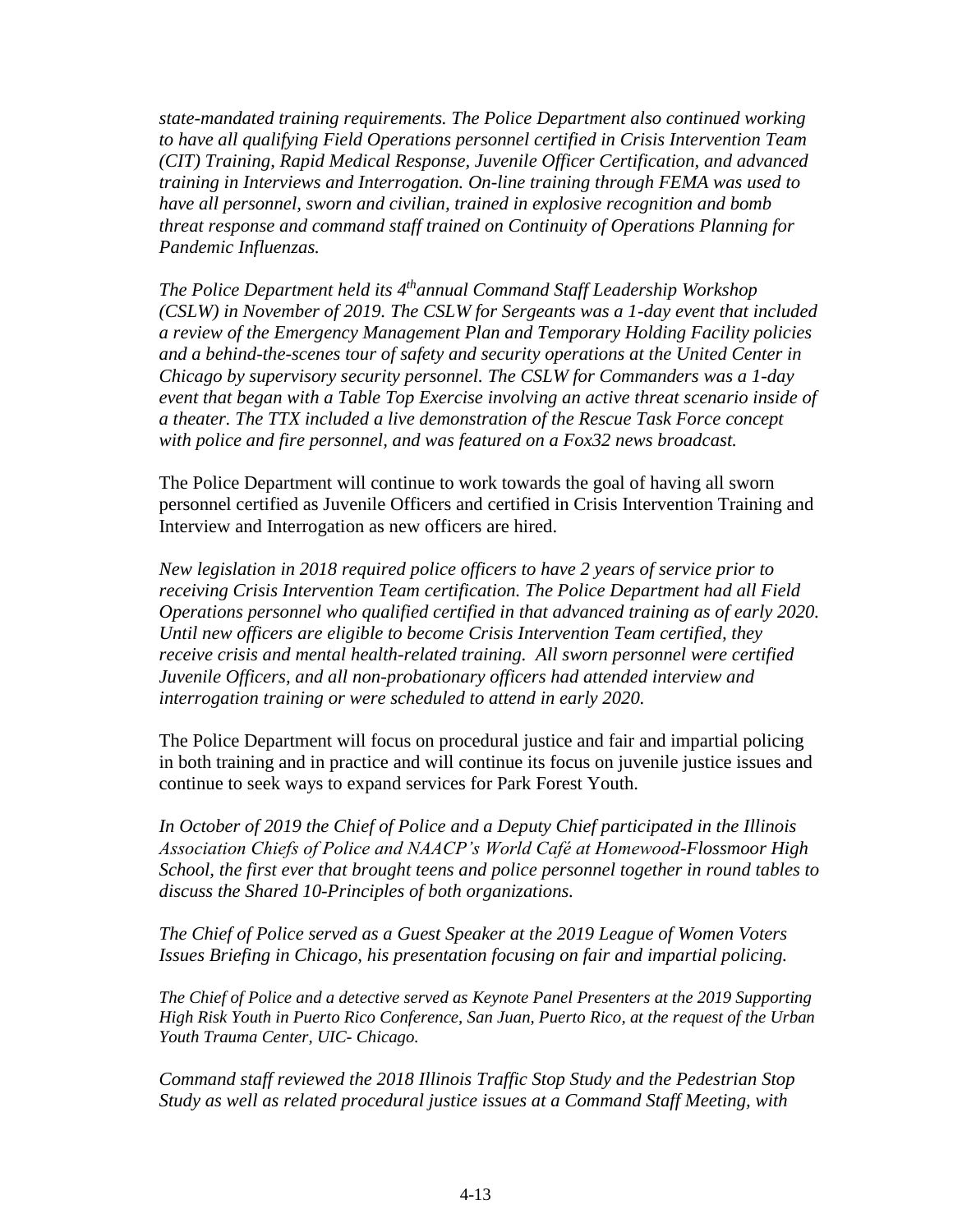*discussions centered on fair and impartial policing when it comes to traffic enforcement.* 

*The Chief of Police gave several presentations that focused on both current challenges in law enforcement and law enforcement's evolving relationship with procedural justice, presentations given at locations including Governors State University, at the Park Forest Public Library, and to the Park Forest Civic Leadership Academy.* 

*Procedural justice topics were incorporated into department in-house training and select personnel attended outside training through local Mobile Training Units concerning the topic. On-line training through the Illinois Police Law Institute also addressed fair and impartial policing topics.*

*In 2019 the Police Department, with assistance of the Village Communications Director, participated in a police officer recruitment that sought to increase the number of female and minority applicants through a campaign titled "See Yourself In Service". As of March 2020, the Police Department had the highest number of female sworn officers and the most racially diverse staff since inception.* 

The Police Department will be a leader in law enforcement transparency.

*In January of 2019 the Police Department implemented the use of body-worn cameras. While serving multiple purposes, one of the intents of body-worn camera use is to increase transparency of Police Department responses.* 

*Reporting of annual data on citizen complaints and their resolutions is continued in the 2020/2021 budget. The entire budget narrative is then also posted on the Village website.* 

*The Police Department continued to use social media throughout 2019/2020 to inform the public about serious events taking place within in the Village and other information impacting police service and public safety.* 

The Police Department will continue its presence on social media and interacting with the community in an on-line format, and will continue to facilitate opportunities for police officers and the public to interact in positive settings in person.

*The Police Department is at the forefront of law enforcement interacting with the community through social media and is known regionally for efforts in building community relations through this format, being repeatedly featured in Chicago news market programming. The highest reaching social media post of 2019 reached over 600,000 people.* 

*The Police Department's extensive community policing efforts included hosting 2 Coffee with a Cop events, an Eastgate "Pop-Up Party", promoting and attending National Night Out block parties, hosting a third annual Unity Day, participation in*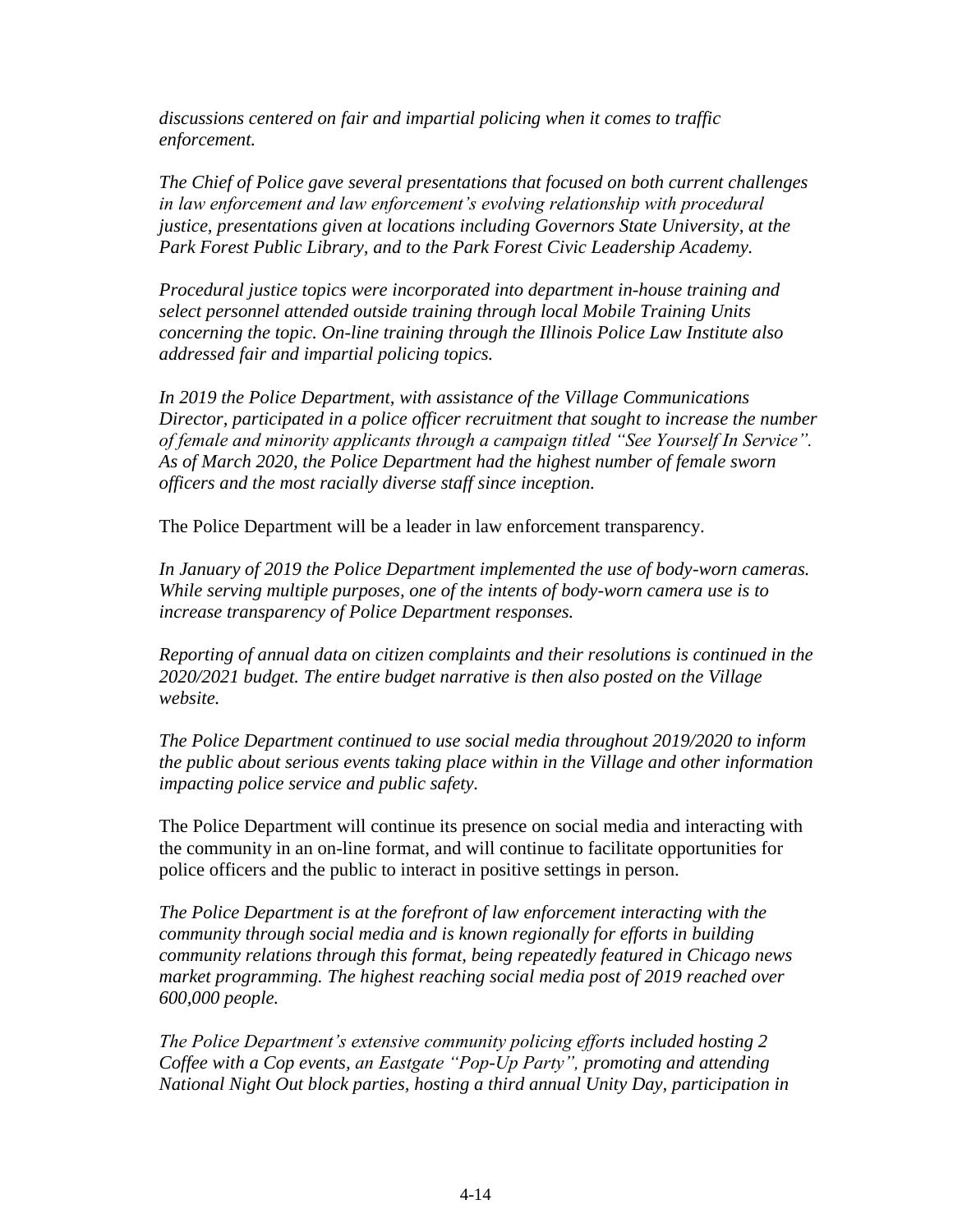*numerous Village and community events, and many more person-to-person interactions in non-formal settings through the community.* 

# **PERFORMANCE MEASURES:**

The ultimate performance measures of a police department are the crime that it prevented and the relationships it created within the community, both of which are difficult to measure. That said, data reflecting incidents that occurred in a community, crimes solved, and enforcement action taken are relevant indicators of what a police department encountered and accomplished within a year.

### **Police Calls for Service**

.

SouthCom Dispatch Center was established in 2000 and began dispatching calls for service in 2002. In 2003 they began utilizing Sungard HTE for Computer Aided Dispatch (CAD) and Records Management System (RMS). In May 2011, a new CAD and RMS system, FREQUENTIS, was implemented, and in July of 2016, that system was replaced with Spillman. As each of these systems utilized different criteria for identifying and tallying calls for service, a comparison of total calls for service between those years provides an unreliable performance measure. Additionally, different police administrations have chosen to set different criteria for generating an official number for a call for service. Such differences make it difficult to compare calls for service between time periods when different CAD and RMS systems were in use and when such administrative changes were implemented. As it is anticipated that SouthCom will continue to use Spillman into the foreseeable future, year to year comparisons will become more reliable from 2016 and beyond. The following chart represents call totals by year.

| 2010                                                                                    | 2011 | 2012 | 2013 | 2014 | 2015 | 2016 | 2017 | 2018 | 2019 |
|-----------------------------------------------------------------------------------------|------|------|------|------|------|------|------|------|------|
| 16,236   16,504   18,052   15,644   17,126   17,529   19,509   19,113   17,251   17,651 |      |      |      |      |      |      |      |      |      |

It should be noted that calls for service do not reflect police activity for which no call number was generated or for traffic stops which did not result in arrests.

### **Criminal Incidents**

In 1930, Uniform Crime Reporting (UCR) was implemented nationwide as a way to record information on crime statistics. UCR statistics are collected, published, and archived by the FBI. However, as UCR reporting criteria has changed throughout the years and the analyzation of police reports for UCR statistics cannot be automated and requires human judgement, using UCR data alone as a performance measure is unreliable, especially for year-to-year comparisons over a longitudinal period.

UCR data the Police Department recorded for Index Crimes for the preceding 7 years is presented in the following chart. Index Crimes are the 8 crimes the FBI combines to produce its annual crime index and include criminal homicide, forcible rape, robbery, burglary, aggravated assault, theft, motor vehicle theft, and arson. For years prior to 2014,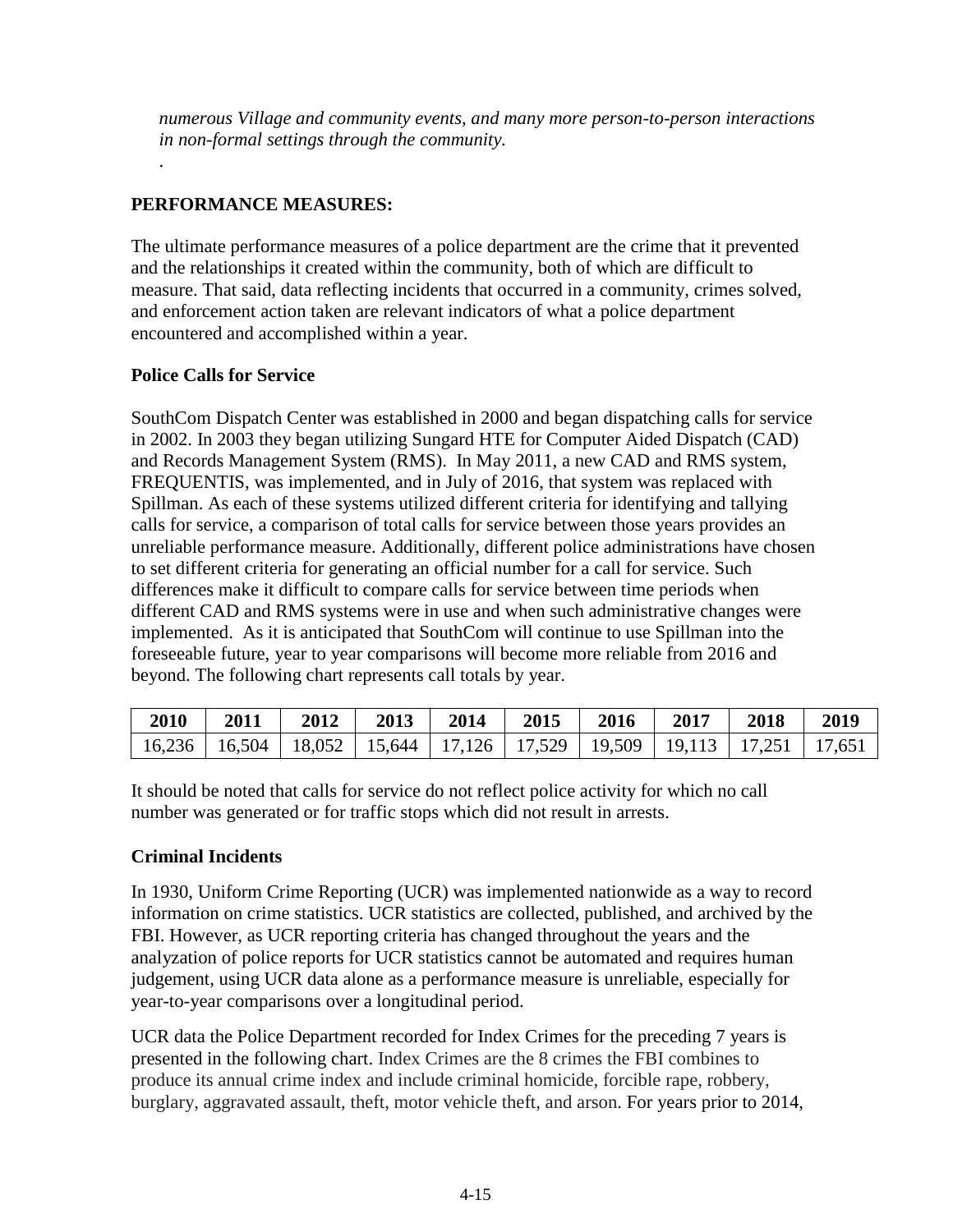"Clearance" indicates the number of crimes cleared by arrest *and* exceptionally cleared. "Exceptionally cleared" cases are where a perpetrator was not charged with that particular incident for reasons outside the control of the Police Department. Starting in 2014, only clearances in which the offender was charged with the crime (and not "Exceptional Clearances") are listed in order to mirror the data supplied to the State of Illinois for Uniform Crime Reporting.

|                    | 2013           | **             | 2014     | **             | 2015 | ##             | 2016           | ##             | 2017 | ##             | 2018 | ##             | 2019 | ##             |
|--------------------|----------------|----------------|----------|----------------|------|----------------|----------------|----------------|------|----------------|------|----------------|------|----------------|
| Criminal           |                |                |          |                |      |                |                |                |      |                |      |                |      |                |
| Homicide           | $\overline{2}$ | $\overline{2}$ | $\Omega$ | $\overline{0}$ | 1    | $\overline{0}$ | $\overline{2}$ |                |      |                | T.   | 1<br>T         |      | $\overline{2}$ |
| Rape               | 12             | 9              | 7        |                | 14   | 6              | $\overline{2}$ | $\overline{0}$ | 6    | $\overline{4}$ | 4    | $\overline{4}$ | 12   | 6              |
| Robbery            | 47             | 30             | 30       | 8              | 26   | 6              | 35             | 10             | 26   | 20             | 24   | 12             | 25   | 10             |
| Aggravated         |                |                |          |                |      |                |                |                |      |                |      |                |      |                |
| <b>Battery</b>     | 13             | 11             | 31       | 28             | 29   | 17             | 32             | 24             | 25   | 14             | 32   | 19             | 35   | 24             |
| <b>Burglary</b>    | 122            | 51             | 110      | 10             | 95   | 12             | 112            | 20             | 70   | 7              | 74   | 8              | 62   | 6              |
| Theft              | 320            | 63             | 254      | 74             | 279  | 75             | 210            | 43             | 217  | 36             | 219  | 27             | 251  | 30             |
| Vehicle            |                |                |          |                |      |                |                |                |      |                |      |                |      |                |
| Theft              | 20             | 3              | 20       | 9              | 21   | 3              | 33             | 11             | 41   | 3              | 51   | $\overline{2}$ | 50   | 11             |
| Arson              | 4              | $\mathbf{1}$   |          | $\overline{0}$ | 3    | $\overline{0}$ | 5              | $\overline{0}$ | 3    | $\overline{0}$ | 7    | $\overline{0}$ | 3    | 1              |
| <b>Total Index</b> |                |                |          | 13             |      |                |                |                |      |                |      |                |      |                |
| Crime              | 540            | 170            | 453      | $\Omega$       | 468  | 119            | 431            | 109            | 389  | 85             | 412  | 73             | 439  | 90             |

\*\* Clearances by arrest *and* exceptionally cleared

## Clearances by arrest only

As stated, clearance data after 2014 does not include all cases cleared, but only those cleared by arrest. Additionally, under UCR reporting a single event can have more than one clearance. For example, the Police Department cleared one criminal homicide in 2019 with the arrest of two persons, resulting in data for one incident but two clearances. Additionally, the number of incidents reported does not necessarily reflect the number which occurred in a single year. For example, while 12 rapes were reported in 2019, some of the reported incidents occurred several years prior or more. For those reasons, understanding year to year crime trends requires looking beyond UCR reporting alone.

The Investigations Division is assigned most Index Crimes as well as other serious crimes as determined by the Investigations Division Commander. The following chart presents data on the total number of active cases the division handled each year, and will include cases that remained active from any previous year.

| Year                                               |  | 2011   2012   2013   2014   2015   2016   2017   2018   2019 |            |     |     |     |
|----------------------------------------------------|--|--------------------------------------------------------------|------------|-----|-----|-----|
| # Cases Investigated   260   333   263   273   286 |  |                                                              | $\mid$ 223 | 225 | 297 | 408 |

Clearance rates include all cases cleared by arrest of the offender (CBA) and cases which are exceptionally cleared, which includes cases in which the victim chooses not to assist in the investigation or no longer wishes to prosecute, the alleged crime is determined through investigation to be unfounded, or the case is otherwise solved but does not result in criminal charges. Cases that are closed "Inactive" are considered to have all possible investigative leads exhausted and are not expected to be cleared without additional and unexpected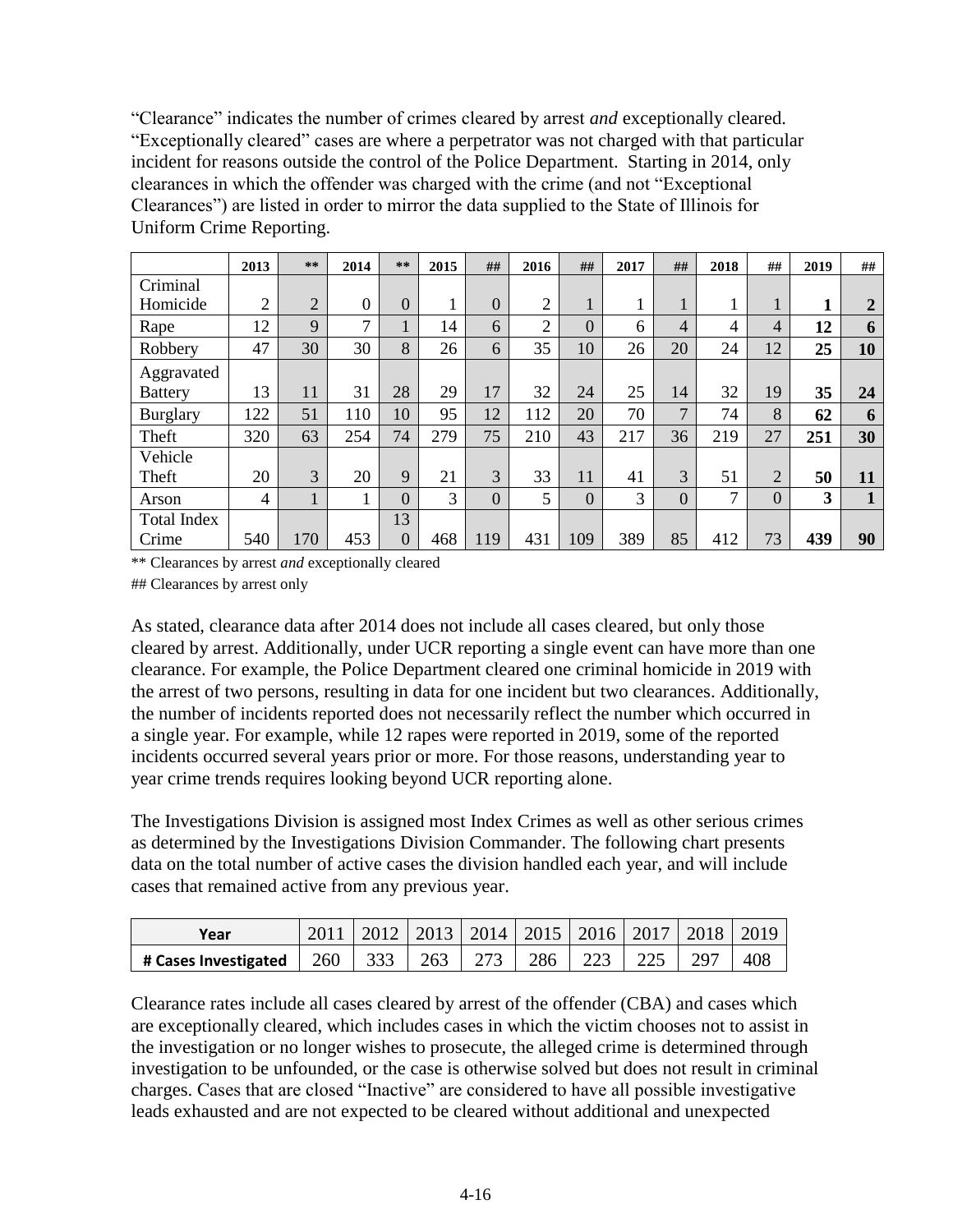information being received. As such, the clearance rate is the number of cases successfully closed each year (CBA and exceptionally cleared) divided by the total number of cases closed that year.

| Year                                                                        |  |  |  | 2011   2012   2013   2014   2015   2016   2017   2018   2019 |  |
|-----------------------------------------------------------------------------|--|--|--|--------------------------------------------------------------|--|
| <b>Clearance Rate</b>   87%   87%   89%   94%   85%   72%   78%   89%   87% |  |  |  |                                                              |  |

Cases which are actively being investigated are not factored into the clearance rate. Many cases are cleared or placed in inactive status in years subsequent to their assignment, so clearance rate totals reflect the total number of cases closed within the calendar year, rather than all of those assigned.

### **Traffic, Parking, and Municipal Ordinance Enforcement- Citations**

Traffic and parking enforcement is conducted to ensure roadways are safe and free from obstructions. In 2015, Illinois law eliminated the use of traffic citation data to compare officer performance, and as such, the tracking of traffic citations through self-reporting was eliminated. Total traffic stop data for 2015 to 2019 is provided below. Traffic stops may be resolved through moving citations, compliance citations, or with a warning.

|                      | 2015  | 2016  | 2017  | 2018  | 2019  |
|----------------------|-------|-------|-------|-------|-------|
| <b>Traffic Stops</b> | 4,042 | 3,668 | 4,576 | 3,579 | 3,390 |

Parking citation data for 2012 through 2019 is reflected in the below chart.

|                                                                                                                | 2012 | $\begin{array}{c} \n \text{2013} \\ \n \end{array}$ | 2014 | 2015 | 2016   2017   2018 | 2019 |
|----------------------------------------------------------------------------------------------------------------|------|-----------------------------------------------------|------|------|--------------------|------|
| Parking   3,161   3,093   3,132   3,012   3,271   5,241 <sup>*</sup>   4,470 <sup>*</sup>   4,268 <sup>*</sup> |      |                                                     |      |      |                    |      |

\* In 2017, the Police Department, in partnership with the Water Department, began issuing parking citations to registered owners of all vehicles registered to Park Forest who were not in compliance with Village Sticker purchase. These numbers are reflected in the parking ticket totals.

Unlike the traffic stop data, parking citation data reflects numbers of citations written and not the number of incidents handled, as many incidents are resolved informally through warnings and/or compliance and may not be formally recorded in all cases.

For less serious offenses, the enforcement of municipal ordinance violations allows law enforcement to address criminal and quasi-criminal activity without referral to the formal criminal justice system. The following is a breakdown of the municipal citations issued by year from 2012 to 2019: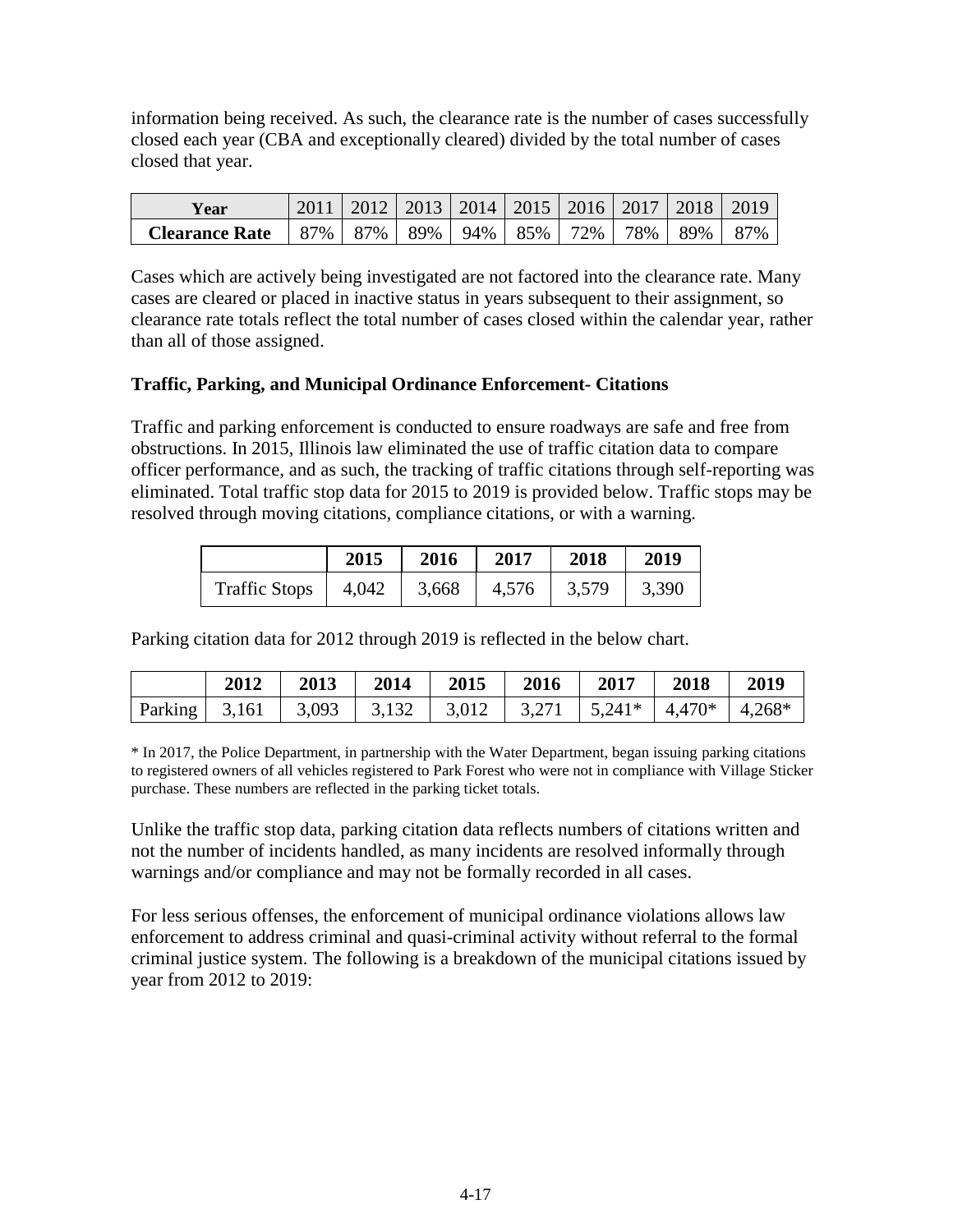|                                     | 2012           | 2013           | 2014           | 2015           | 2016           | 2017           | 2018           | 2019           |
|-------------------------------------|----------------|----------------|----------------|----------------|----------------|----------------|----------------|----------------|
| <b>Alarms</b>                       | 140            | 357            | 7              | 383            | 149            | 318            | 421            | 367            |
| Alcohol                             | 12             | 12             | 26             | 11             | 18             | 11             | 21             | 18             |
| Animal                              | 75             | 42             | 50             | 54             | 59             | 95             | 108            | 121            |
| Assault                             | $\overline{2}$ | $\overline{0}$ | $\overline{4}$ | $\tau$         | $\overline{4}$ | $\overline{2}$ | $\overline{2}$ | $\overline{4}$ |
| <b>Battery</b>                      | 28             | 10             | 21             | 24             | 21             | 12             | $\overline{7}$ | 18             |
| Cell Phone Use While Driving        |                | 14             | 91             | 88             | 27             | 174            | 57             | 223            |
| Curfew                              | 16             | 13             | $\overline{4}$ | 14             | 18             | 23             | 6              | $\overline{7}$ |
| Crime Free Housing                  |                | 27             | 54             | 241            | 180            | 294            | 170            | 194            |
| <b>Criminal Damage</b>              | 5              | 7              | 6              | $\mathbf{1}$   | $\overline{4}$ | 5              | 5              | $\overline{4}$ |
| Discharge Air Gun                   | $\mathbf{1}$   | $\overline{2}$ | $\mathbf{1}$   | $\overline{0}$ | $\overline{2}$ | $\mathbf{1}$   | $\overline{2}$ | $\overline{2}$ |
| <b>Disorderly Conduct</b>           | 32             | 39             | 23             | 60             | 34             | 23             | 31             | 35             |
| Disorderly House                    | 6              | $\mathbf{1}$   | $\overline{4}$ | 3              | 3              | $\overline{0}$ | 3              | $\overline{4}$ |
| License, Registration               | 195            | 166            | 304            | 304            | 104            | 353            | 88             | 54             |
| <b>Junk Vehicles</b>                | $\overline{4}$ | $\mathbf{1}$   | 6              | $\overline{4}$ | 3              | 6              | 7              | $\mathbf{1}$   |
| <b>Obstruct/Resist Police</b>       | 6              | 13             | 5              | 6              | 9              | 10             | 13             | 11             |
| Cannabis                            | 60             | 46             | 86             | 113            | 128            | 170            | 148            | 117            |
| Possession of Drug<br>Paraphernalia | 9              | 3              | 11             | 12             | 24             | 36             | 37             | 21             |
| Possession of Tobacco               | 9              | $\overline{2}$ | 3              | $\overline{4}$ | $\overline{2}$ | $\mathbf{1}$   | 5              | $\mathbf{1}$   |
| Theft                               | 8              | 6              | 13             | 30             | 9              | 13             | 5              | $\overline{2}$ |
| <b>Trespass</b>                     | 12             | 20             | 9              | 12             | 12             | 25             | 5              | 9              |
| Truancy                             | 29             | 11             | $\overline{2}$ | 8              | 8              | 8              | $\overline{7}$ | $\overline{4}$ |
| <b>Running Unattended Vehicle</b>   | $\overline{0}$ | $\overline{0}$ | $\overline{0}$ | $\overline{2}$ | $\overline{0}$ | $\overline{0}$ | $\overline{2}$ | 34             |
| Miscellaneous*                      | 142            | 41             | 33             | $\overline{2}$ | 118            | 69             | 130            | 129            |
| <b>Total</b>                        | 791            | 833            | 763            | 1381           | 936            | 1649           | 1278           | 1380           |

\* Miscellaneous- noise violations, vehicle equipment violations, fireworks, violation of park rules, etc.

#### **Traffic Crashes**

A goal of the Police Department is to reduce traffic crashes through traffic enforcement. While a variety of factors contribute to the number of traffic crashes reported each year, the combined efforts of public education and enforcement are expected to impact this number.

| Year | <b>Total</b><br><b>Collisions</b> | # Fatality<br><b>Collisions</b> | # Injury<br><b>Collisions</b> | #<br><b>Killed</b> | #<br><b>Injured</b> |
|------|-----------------------------------|---------------------------------|-------------------------------|--------------------|---------------------|
| 2019 | 391                               |                                 | 109                           | U                  | 155                 |
| 2018 | 403                               |                                 | 89                            |                    | 125                 |
| 2017 | 416                               |                                 | 98                            | 0                  | 143                 |
| 2016 | 348                               |                                 | 79                            |                    | 113                 |
| 2015 | 335                               |                                 | 61                            |                    | 77                  |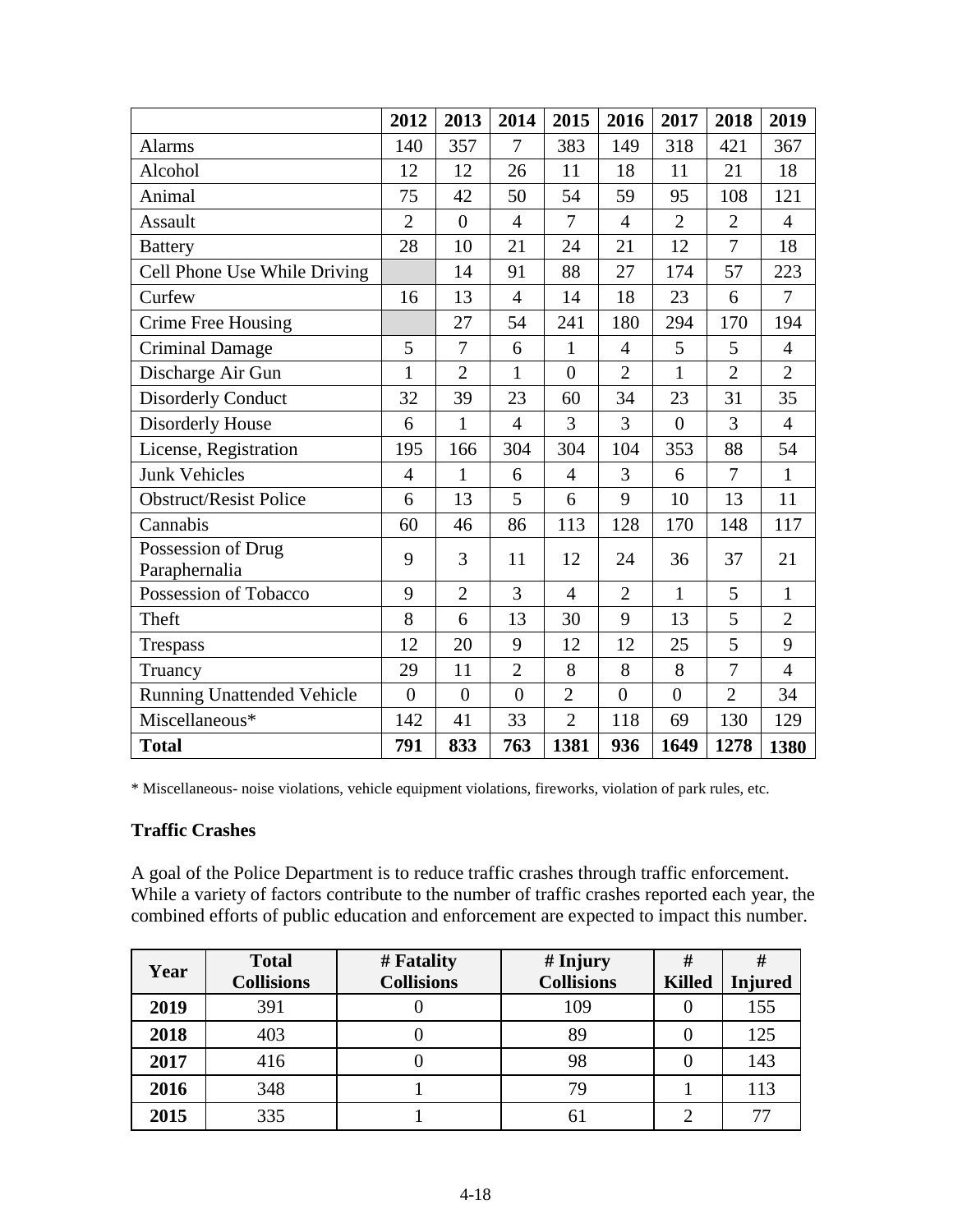### **Community Relations**

In 2016, the Police Department began systematically tracking citizen complaints. Citizen complaints include any allegation of misconduct or improper job performance that, if true, would constitute a violation of department policy or of federal, state or local law. Inquiries about conduct or performance that, if true, would not violate any of the above may be handled informally by a supervisor and are not considered a citizen complaint. Such inquiries generally include clarification regarding policy, procedures or the response to specific incidents by the Police Department. Citizen complaints are investigated by a supervisor and each case is closed with one of the four following dispositions:

Unfounded - When the investigation discloses that the alleged acts did not occur or did not involve department members.

Exonerated - When the investigation discloses that the alleged act occurred but that the act was justified, lawful and/or proper.

Not sustained - When the investigation discloses that there is insufficient evidence to sustain the complaint or fully exonerate the member.

Sustained - When the investigation discloses sufficient evidence to establish that the act occurred and that it constituted misconduct.

| Year | <b>Total Citizen</b><br><b>Complaints</b> | <b>Unfounded</b> | <b>Exonerated</b> | <b>Not Sustained</b> | <b>Sustained</b> |
|------|-------------------------------------------|------------------|-------------------|----------------------|------------------|
| 2019 |                                           |                  |                   |                      |                  |
| 2018 |                                           |                  |                   |                      |                  |
| 2017 |                                           |                  |                   |                      |                  |
| 2016 |                                           |                  |                   |                      |                  |

The below chart provides citizen complaint data regarding police officer conduct by year:

In many cases exonerated complaints are found to have originated due to a citizen's misunderstanding of police authority by law or basic law enforcement procedures. Complaints which are sustained result in discipline and/or additional training. Additionally, citizen complaints may be found to be unsubstantiated but their investigation still result in the discovery of performance-improving steps that can be taken. All citizen complaints are taken seriously.

The Police Department has engaged in community outreach via social media since 2011 when the Park Forest Police Facebook page was created. While on-line engagement will never replace face-to-face interaction between a law enforcement agency and the community it serves, social media allows for exponential reach, which becomes vital for public education, crime prevention, community notifications and crime alerts, obtaining public assistance in identifying offenders, and general public relations. The following chart shows the Police Department's continued increasing reach via social media: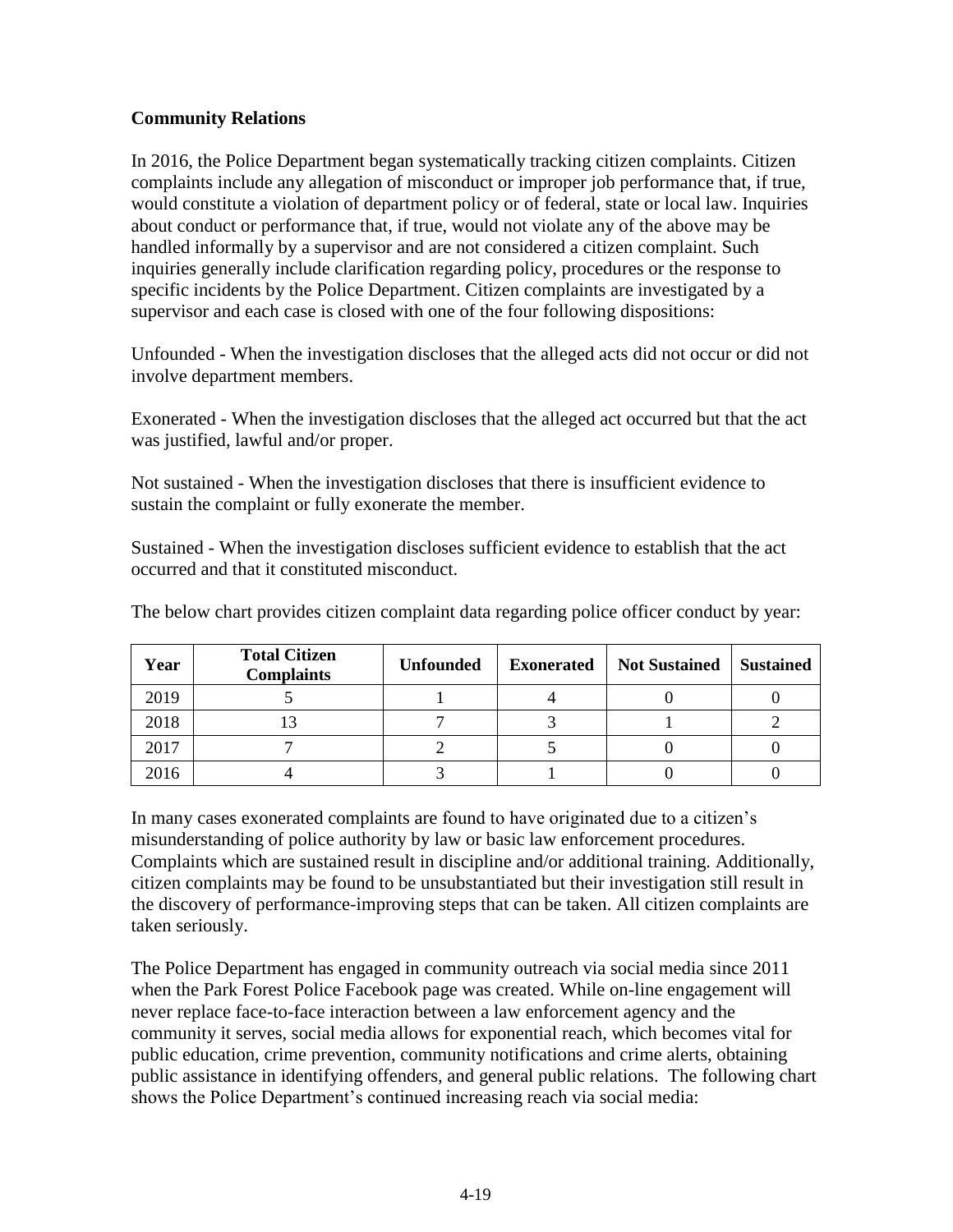|           | Facebook       | <b>Twitter</b> | Instagram |
|-----------|----------------|----------------|-----------|
|           | # of followers |                |           |
| $Mar-20$  | 16,400         | 3,000          | 4,000     |
| Mar-19    | 12,300         | 2,600          | 3,600     |
| $Mar-18$  | 10,700         | 1,800          | 3,300     |
| Mar- $17$ | 8,500          | 750            | 2,300     |
| Mar-16    | 3,500          | 300            | 100       |
| Mar- $15$ | 2,000          |                |           |

The Police Department also has footprints on NextDoor, LinkedIn, Vimeo, and YouTube, and is continually evaluating its social media strategies. In spring of 2018 the Police Department transitioned from one personnel managing all Police Department social media accounts to a social media team being formed to handle social media outreach. Significant social media outreach in 2019 included a video introducing the body-worn camera program to the public in February of 2019 (5,300 views), a video highlighting the de-escalation of an armed subject (redacted) in mental health crisis in April of 2019 (16,00 views), a video call for mail for injured Officer Tim Jones in April of 2019 (86,000 views), a back-to-school safe driving campaign in August of 2019 (4,500 views), the focus of which was an interview-style video of school children, and a humorous but educational video explaining the new laws pertaining to the legalization of recreational cannabis in early 2020 (42,000 views). Multiple posts on Facebook received over 25,000 views, several over 100,000, and the highest reaching post reached over 640,000 people.

#### **Training**

The Police Department is committed to having a highly trained police force and accomplishes this through several strategies. First, the Police Department utilizes personnel to serve as in-house instructors after having successfully completed instructor courses. Instructors have been selected to teach a variety of core topics required by state mandate or which are essential to basic police functions. The Police Department currently retains instructors certified in firearms instruction, control devices, Taser, emergency vehicle operation, use of force, and various other topics. In 2019 the Police Department had 2 personnel certified in Active Threat Response Instruction.

In-house instructors generally teach curriculum during in-service training days. The Police Department held six 8-hour in-service training days in 2019 for all sworn personnel covering active threat response, CPR and AED use, HAZMAT and blood borne pathogens, physical fitness, control device and use of force topics, juvenile justice issues, and other topics. An outdoor range day for rifle, handgun and less-lethal training and use of force decision-making was also held. Bi-monthly firearms training was also conducted in-house through use of the Police Department range. Additionally, with new Illinois legislation legalizing recreational cannabis under certain conditions going into effect on January 1, 2020, in-house training in early 2020 focused on an overview of enforcement of the new legislation.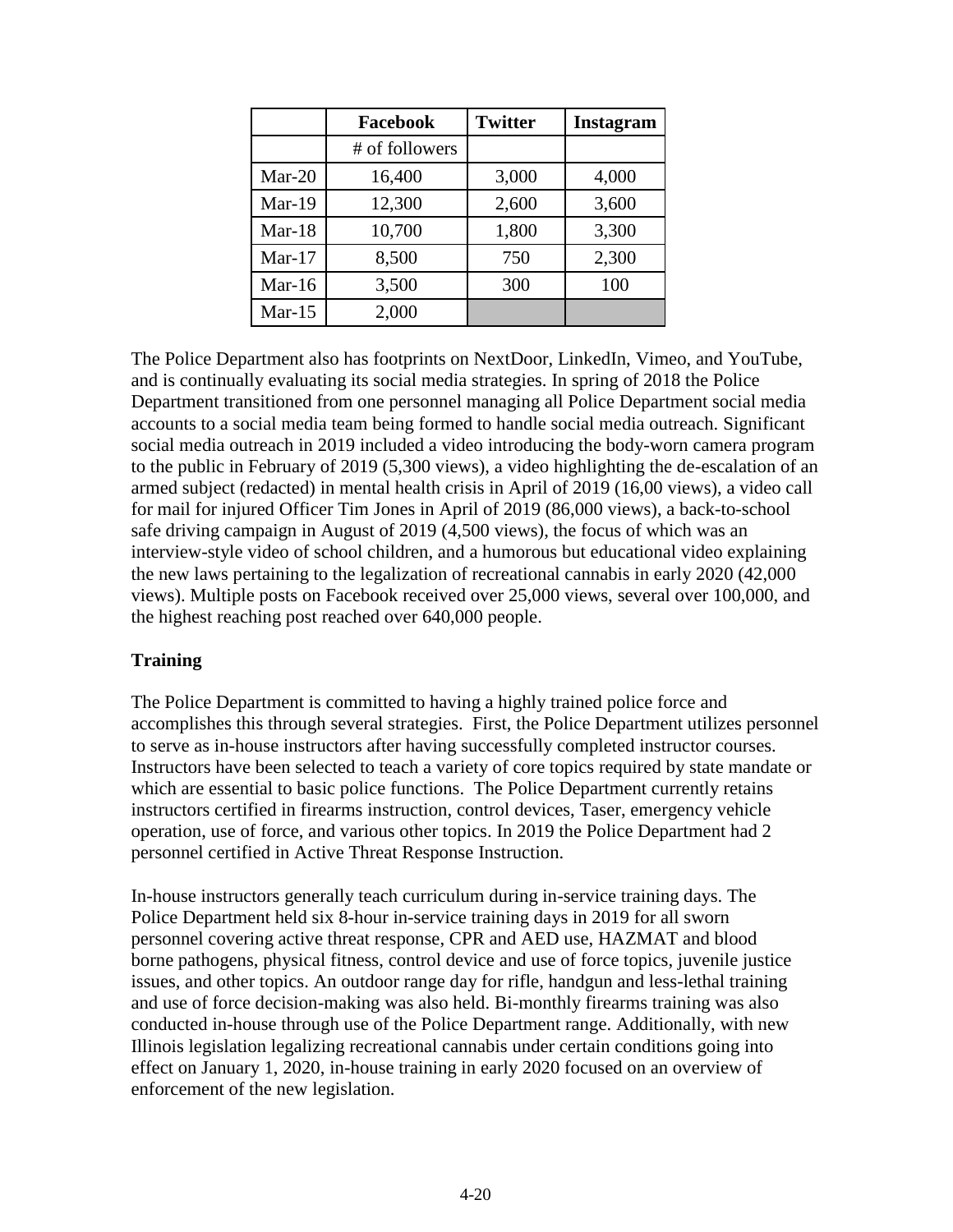Command Staff also regularly conduct "roll call training", shorter training segments conducted on-duty on a variety of topics where videos, handouts, discussion, demonstration, and debriefing are all used to instruct personnel on a consistent basis. The Department also subscribes to the Police Law Institute, an on-line training service which provides monthly training for police personnel on legal and procedural updates. This training fulfills the requirements of state mandated training. All sworn personnel are required to complete this monthly training.

Select personnel attend a variety of training conferences relevant to their special assignments or position, both in- and out-of-state. Additionally, newly promoted Sergeants attend a 1-week first line supervisor training course and in-house training program, and newly promoted Commanders attend a 10-week law enforcement executive leadership training program. The Police Department also holds a yearly Command Staff Leadership Workshop separately for Commanders and Sergeants where advanced leadership topics are address.

Personnel also receive advanced training through outside Mobile Training Units (MTU) such as the North East Multi-Regional Training Group and the Tri-River Training Group. In 2019, police personnel received almost 2,200 hours of training through MTU's. The following is a representation of training hours through MTU's by general topic:



#### 2019 PFPD Training by Category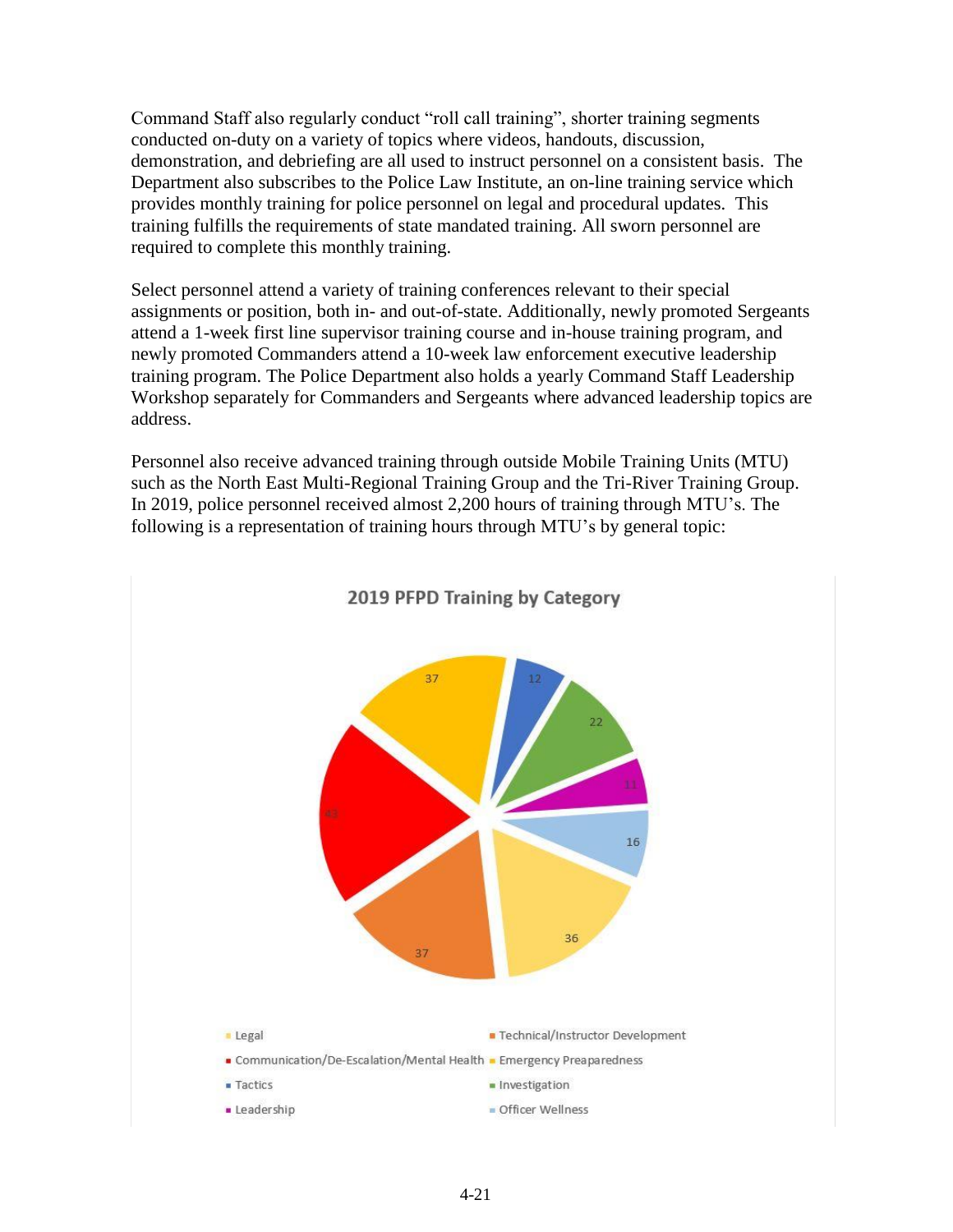It should be noted that some topics invariably overlap and this graph is an approximation. Also, the previous graph does not demonstrate all of the training received by Police Department personnel; solely that received through Mobile Training Units. It does not reflect in-house training, on-line training, outside conferences, staff and command training, police academy training, or training personnel receive as members of specialty units through their respective teams.

In 2019, additional training focused on officer wellness as the findings of several studies reinforced a need for an increase of this type of education for first responders who endure frequent high-stress incidents. In addition, emergency preparedness training was highlighted to ensure that Police Department personnel are prepared for both natural and man-made emergency situations that may be low-frequency but have a high impact on public safety.

The Police Department continues to seek ways to implement and improve training, and adds curriculum as deemed necessary and as resources allow.